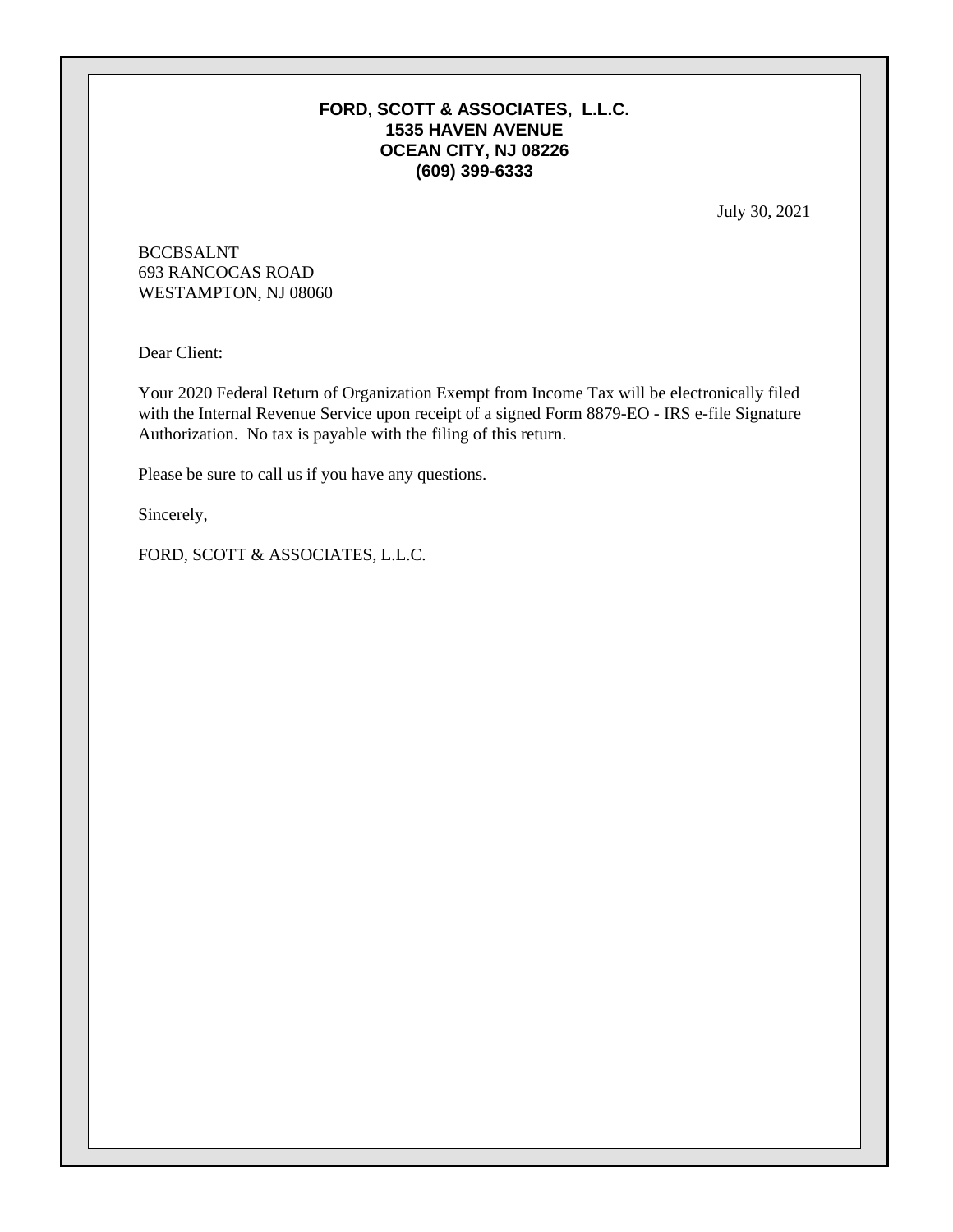| Form 8879-EO                                                                                                                                        | <b>IRS e-file Signature Authorization</b><br>for an Exempt Organization                                                                                                                                                                                                                                                                                                                                                                                                                                                                                                                                                                                                                                                                                                                                                                                                                                                                                                                                                                                                                                                                                                                                                                                                                                                                                                                                                                                                                                                                                                                                                                                                                                                                                                                                                                                                                                                                                                                                                                                                                                                                                                                                                                                                                                                                                                                                                                                                                |                                                                                        | OMB No. 1545-0047                     |
|-----------------------------------------------------------------------------------------------------------------------------------------------------|----------------------------------------------------------------------------------------------------------------------------------------------------------------------------------------------------------------------------------------------------------------------------------------------------------------------------------------------------------------------------------------------------------------------------------------------------------------------------------------------------------------------------------------------------------------------------------------------------------------------------------------------------------------------------------------------------------------------------------------------------------------------------------------------------------------------------------------------------------------------------------------------------------------------------------------------------------------------------------------------------------------------------------------------------------------------------------------------------------------------------------------------------------------------------------------------------------------------------------------------------------------------------------------------------------------------------------------------------------------------------------------------------------------------------------------------------------------------------------------------------------------------------------------------------------------------------------------------------------------------------------------------------------------------------------------------------------------------------------------------------------------------------------------------------------------------------------------------------------------------------------------------------------------------------------------------------------------------------------------------------------------------------------------------------------------------------------------------------------------------------------------------------------------------------------------------------------------------------------------------------------------------------------------------------------------------------------------------------------------------------------------------------------------------------------------------------------------------------------------|----------------------------------------------------------------------------------------|---------------------------------------|
|                                                                                                                                                     | For calendar year 2020, or fiscal year beginning<br>, 2020, and ending                                                                                                                                                                                                                                                                                                                                                                                                                                                                                                                                                                                                                                                                                                                                                                                                                                                                                                                                                                                                                                                                                                                                                                                                                                                                                                                                                                                                                                                                                                                                                                                                                                                                                                                                                                                                                                                                                                                                                                                                                                                                                                                                                                                                                                                                                                                                                                                                                 | $   , 20$                                                                              |                                       |
|                                                                                                                                                     | ► Do not send to the IRS. Keep for your records.                                                                                                                                                                                                                                                                                                                                                                                                                                                                                                                                                                                                                                                                                                                                                                                                                                                                                                                                                                                                                                                                                                                                                                                                                                                                                                                                                                                                                                                                                                                                                                                                                                                                                                                                                                                                                                                                                                                                                                                                                                                                                                                                                                                                                                                                                                                                                                                                                                       |                                                                                        | 2020                                  |
| Department of the Treasury<br>Internal Revenue Service                                                                                              | ► Go to www.irs.gov/Form8879EO for the latest information.                                                                                                                                                                                                                                                                                                                                                                                                                                                                                                                                                                                                                                                                                                                                                                                                                                                                                                                                                                                                                                                                                                                                                                                                                                                                                                                                                                                                                                                                                                                                                                                                                                                                                                                                                                                                                                                                                                                                                                                                                                                                                                                                                                                                                                                                                                                                                                                                                             |                                                                                        |                                       |
| Name of exempt organization or person subject to tax                                                                                                |                                                                                                                                                                                                                                                                                                                                                                                                                                                                                                                                                                                                                                                                                                                                                                                                                                                                                                                                                                                                                                                                                                                                                                                                                                                                                                                                                                                                                                                                                                                                                                                                                                                                                                                                                                                                                                                                                                                                                                                                                                                                                                                                                                                                                                                                                                                                                                                                                                                                                        |                                                                                        | Taxpayer identification number        |
| BCCBSALNT<br>Name and title of officer or person subject to tax                                                                                     |                                                                                                                                                                                                                                                                                                                                                                                                                                                                                                                                                                                                                                                                                                                                                                                                                                                                                                                                                                                                                                                                                                                                                                                                                                                                                                                                                                                                                                                                                                                                                                                                                                                                                                                                                                                                                                                                                                                                                                                                                                                                                                                                                                                                                                                                                                                                                                                                                                                                                        |                                                                                        | 27-2183792                            |
| PATRICK LINFORS                                                                                                                                     | <b>SCOUT EXECUTIVE</b>                                                                                                                                                                                                                                                                                                                                                                                                                                                                                                                                                                                                                                                                                                                                                                                                                                                                                                                                                                                                                                                                                                                                                                                                                                                                                                                                                                                                                                                                                                                                                                                                                                                                                                                                                                                                                                                                                                                                                                                                                                                                                                                                                                                                                                                                                                                                                                                                                                                                 |                                                                                        |                                       |
| <b>Part I</b>                                                                                                                                       | Type of Return and Return Information (Whole Dollars Only)                                                                                                                                                                                                                                                                                                                                                                                                                                                                                                                                                                                                                                                                                                                                                                                                                                                                                                                                                                                                                                                                                                                                                                                                                                                                                                                                                                                                                                                                                                                                                                                                                                                                                                                                                                                                                                                                                                                                                                                                                                                                                                                                                                                                                                                                                                                                                                                                                             |                                                                                        |                                       |
|                                                                                                                                                     | Check the box for the return for which you are using this Form 8879-EO and enter the applicable amount, if any, from the return. If you<br>check the box on line 1a, 2a, 3a, 4a, 5a, 6a, or 7a below, and the amount on that line for the return being filed with this form was blank, then<br>leave line 1b, 2b, 3b, 4b, 5b, 6b, or 7b, whichever is applicable, blank (do not enter -0-). But, if you entered -0- on the return, then enter -0- on<br>the applicable line below. Do not complete more than one line in Part I.                                                                                                                                                                                                                                                                                                                                                                                                                                                                                                                                                                                                                                                                                                                                                                                                                                                                                                                                                                                                                                                                                                                                                                                                                                                                                                                                                                                                                                                                                                                                                                                                                                                                                                                                                                                                                                                                                                                                                       |                                                                                        |                                       |
| 1 a Form 990 check here $\ldots \rightarrow \blacksquare$                                                                                           | <b>b Total revenue,</b> if any (Form 990, Part VIII, column $(A)$ , line $12$ )                                                                                                                                                                                                                                                                                                                                                                                                                                                                                                                                                                                                                                                                                                                                                                                                                                                                                                                                                                                                                                                                                                                                                                                                                                                                                                                                                                                                                                                                                                                                                                                                                                                                                                                                                                                                                                                                                                                                                                                                                                                                                                                                                                                                                                                                                                                                                                                                        |                                                                                        | 1 b                                   |
| 2a Form 990-EZ check here $\ldots$ $\blacktriangleright$ $\vert$ X                                                                                  |                                                                                                                                                                                                                                                                                                                                                                                                                                                                                                                                                                                                                                                                                                                                                                                                                                                                                                                                                                                                                                                                                                                                                                                                                                                                                                                                                                                                                                                                                                                                                                                                                                                                                                                                                                                                                                                                                                                                                                                                                                                                                                                                                                                                                                                                                                                                                                                                                                                                                        |                                                                                        | 0.<br>2b                              |
| 3a Form 1120-POL check here $\dots$                                                                                                                 |                                                                                                                                                                                                                                                                                                                                                                                                                                                                                                                                                                                                                                                                                                                                                                                                                                                                                                                                                                                                                                                                                                                                                                                                                                                                                                                                                                                                                                                                                                                                                                                                                                                                                                                                                                                                                                                                                                                                                                                                                                                                                                                                                                                                                                                                                                                                                                                                                                                                                        |                                                                                        | 3b                                    |
| 4 a Form 990-PF check here $\dots \rightarrow$                                                                                                      | <b>b</b> Tax based on investment income (Form 990-PF, Part VI, line 5)                                                                                                                                                                                                                                                                                                                                                                                                                                                                                                                                                                                                                                                                                                                                                                                                                                                                                                                                                                                                                                                                                                                                                                                                                                                                                                                                                                                                                                                                                                                                                                                                                                                                                                                                                                                                                                                                                                                                                                                                                                                                                                                                                                                                                                                                                                                                                                                                                 |                                                                                        | 4b.                                   |
| 5 a Form 8868 check here $\ldots \blacktriangleright$                                                                                               |                                                                                                                                                                                                                                                                                                                                                                                                                                                                                                                                                                                                                                                                                                                                                                                                                                                                                                                                                                                                                                                                                                                                                                                                                                                                                                                                                                                                                                                                                                                                                                                                                                                                                                                                                                                                                                                                                                                                                                                                                                                                                                                                                                                                                                                                                                                                                                                                                                                                                        |                                                                                        | 5 b                                   |
| 6 a Form 990-T check here $\ldots$                                                                                                                  |                                                                                                                                                                                                                                                                                                                                                                                                                                                                                                                                                                                                                                                                                                                                                                                                                                                                                                                                                                                                                                                                                                                                                                                                                                                                                                                                                                                                                                                                                                                                                                                                                                                                                                                                                                                                                                                                                                                                                                                                                                                                                                                                                                                                                                                                                                                                                                                                                                                                                        |                                                                                        | 6b                                    |
| 7 a Form 4720 check here $\ldots \blacktriangleright$                                                                                               |                                                                                                                                                                                                                                                                                                                                                                                                                                                                                                                                                                                                                                                                                                                                                                                                                                                                                                                                                                                                                                                                                                                                                                                                                                                                                                                                                                                                                                                                                                                                                                                                                                                                                                                                                                                                                                                                                                                                                                                                                                                                                                                                                                                                                                                                                                                                                                                                                                                                                        |                                                                                        | 7 b                                   |
| Part II                                                                                                                                             | Declaration and Signature Authorization of Officer or Person Subject to Tax                                                                                                                                                                                                                                                                                                                                                                                                                                                                                                                                                                                                                                                                                                                                                                                                                                                                                                                                                                                                                                                                                                                                                                                                                                                                                                                                                                                                                                                                                                                                                                                                                                                                                                                                                                                                                                                                                                                                                                                                                                                                                                                                                                                                                                                                                                                                                                                                            |                                                                                        |                                       |
| Under penalties of perjury, I declare that<br>(name of organization)<br>PIN: check one box only<br>authorize<br>FORD,<br>disclosure consent screen. | $ X $ I am an officer of the above organization or $ $   I am a person subject to tax with respect to<br>and that I have examined a copy of the 2020 electronic return and accompanying schedules and statements, and, to the best of my knowledge<br>and belief, they are true, correct, and complete. I further declare that the amount in Part I above is the amount shown on the copy of the<br>electronic return. I consent to allow my intermediate service provider, transmitter, or electronic return originator (ERO) to send the return to the<br>IRS and to receive from the IRS (a) an acknowledgement of receipt or reason for rejection of the transmission, (b) the reason for any delay in<br>processing the return or refund, and (c) the date of any refund. If applicable, I authorize the U.S. Treasury and its designated Financial Agent to<br>initiate an electronic funds withdrawal (direct debit) entry to the financial institution account indicated in the tax preparation software for payment<br>of the federal taxes owed on this return, and the financial institution to debit the entry to this account. To revoke a payment, I must contact the<br>U.S. Treasury Financial Agent at 1-888-353-4537 no later than 2 business days prior to the payment (settlement) date. I also authorize the<br>financial institutions involved in the processing of the electronic payment of taxes to receive confidential information necessary to answer<br>inquiries and resolve issues related to the payment. I have selected a personal identification number (PIN) as my signature for the electronic<br>return and, if applicable, the consent to electronic funds withdrawal.<br>SCOTT & ASSOCIATES,<br>L.L.C.<br><b>ERO</b> firm name<br>on the tax year 2020 electronically filed return. If I have indicated within this return that a copy of the return is being filed with a state agency<br>(ies) requiating charities as part of the IRS Fed/State program, I also authorize the aforementioned ERO to enter my PIN on the return's<br>As an officer or person subject to tax with respect to the organization, I will enter my PIN as my signature on the tax year 2020<br>electronically filed return. If I have indicated within this return that a copy of the return is being filed with a state agency(ies) regulating<br>charities as part of the IRS Fed/State program, I will enter my PIN on the return's disclosure consent screen. | (EIN)<br>to enter my PIN<br>27218<br>Enter five numbers, but<br>do not enter all zeros | as my signature                       |
| Signature of officer or person subject to tax ►                                                                                                     |                                                                                                                                                                                                                                                                                                                                                                                                                                                                                                                                                                                                                                                                                                                                                                                                                                                                                                                                                                                                                                                                                                                                                                                                                                                                                                                                                                                                                                                                                                                                                                                                                                                                                                                                                                                                                                                                                                                                                                                                                                                                                                                                                                                                                                                                                                                                                                                                                                                                                        | Date $\blacktriangleright$                                                             |                                       |
| <b>Part III Certification and Authentication</b>                                                                                                    |                                                                                                                                                                                                                                                                                                                                                                                                                                                                                                                                                                                                                                                                                                                                                                                                                                                                                                                                                                                                                                                                                                                                                                                                                                                                                                                                                                                                                                                                                                                                                                                                                                                                                                                                                                                                                                                                                                                                                                                                                                                                                                                                                                                                                                                                                                                                                                                                                                                                                        |                                                                                        |                                       |
|                                                                                                                                                     | <b>ERO's EFIN/PIN.</b> Enter your six-digit electronic filing identification                                                                                                                                                                                                                                                                                                                                                                                                                                                                                                                                                                                                                                                                                                                                                                                                                                                                                                                                                                                                                                                                                                                                                                                                                                                                                                                                                                                                                                                                                                                                                                                                                                                                                                                                                                                                                                                                                                                                                                                                                                                                                                                                                                                                                                                                                                                                                                                                           |                                                                                        |                                       |
|                                                                                                                                                     |                                                                                                                                                                                                                                                                                                                                                                                                                                                                                                                                                                                                                                                                                                                                                                                                                                                                                                                                                                                                                                                                                                                                                                                                                                                                                                                                                                                                                                                                                                                                                                                                                                                                                                                                                                                                                                                                                                                                                                                                                                                                                                                                                                                                                                                                                                                                                                                                                                                                                        |                                                                                        | 22873664299<br>Do not enter all zeros |
| Providers for Business Returns.                                                                                                                     | I certify that the above numeric entry is my PIN, which is my signature on the 2020 electronically filed return indicated above. I confirm that<br>I am submitting this return in accordance with the requirements of Pub. 4163, Modernized e-File (MeF) Information for Authorized IRS e-file                                                                                                                                                                                                                                                                                                                                                                                                                                                                                                                                                                                                                                                                                                                                                                                                                                                                                                                                                                                                                                                                                                                                                                                                                                                                                                                                                                                                                                                                                                                                                                                                                                                                                                                                                                                                                                                                                                                                                                                                                                                                                                                                                                                         |                                                                                        |                                       |

**Do Not Submit This Form to the IRS Unless Requested To Do So**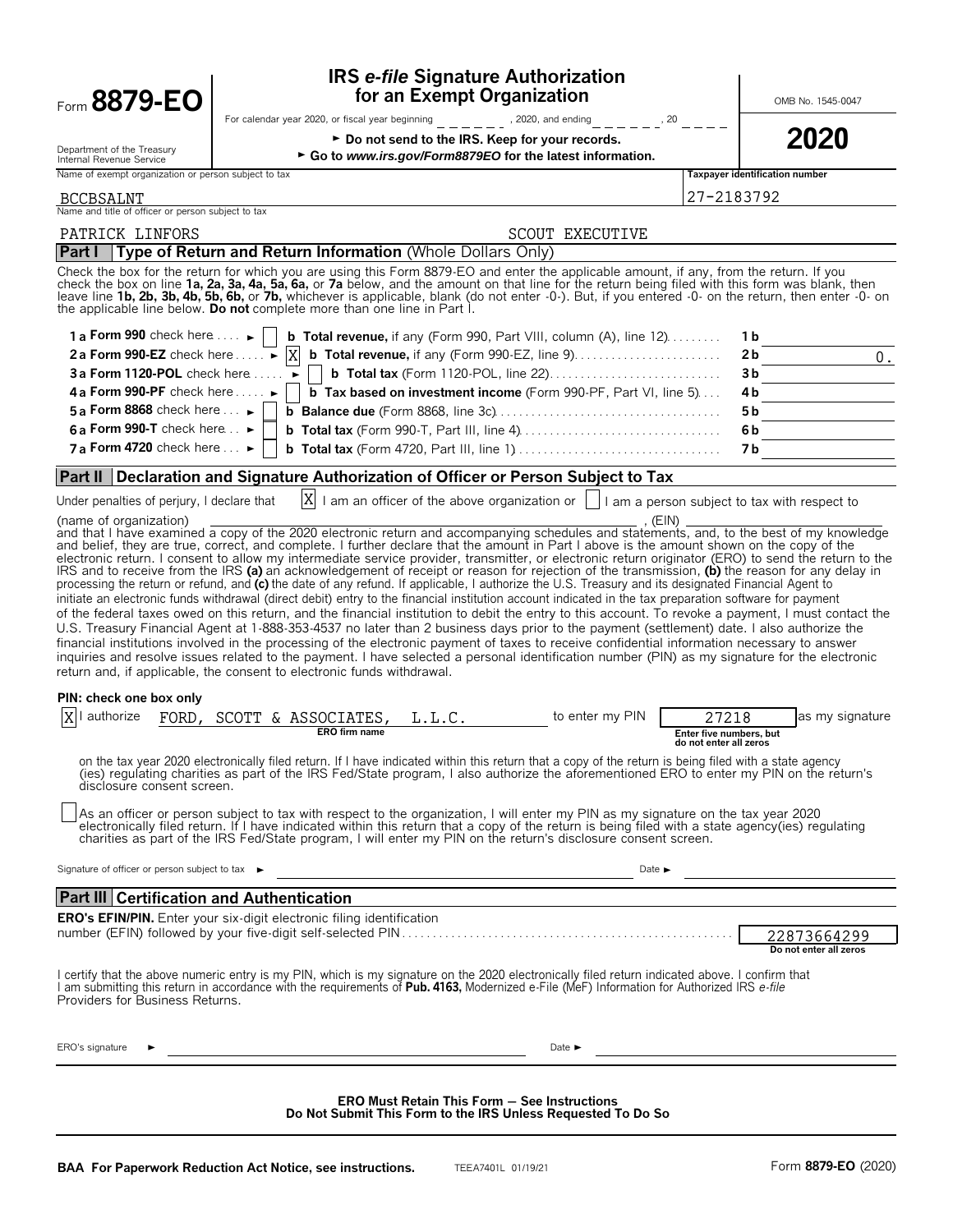Department of the Treasury<br>Internal Revenue Service

# **Application for Automatic Extension of Time To File an Form B8668 Exempt Organization Return** CRET **EXEMPT ON B No. 1545-0047**

01

File a separate application for each return.

► Go to *www.irs.gov/Form8868* for the latest information.

**Electronic filing** *(e-file).* You can electronically file Form 8868 to request a 6-month automatic extension of time to file any of the forms listed below with the exception of Form 8870, Information Return for Transfers Associated With Certain Personal Benefit Contracts, for which an extension request must be sent to the IRS in paper format (see instructions). For more details on the electronic filing of this form, visit *www.irs.gov/e*-*file*-*providers/e-file-for-charities-and-non-profits*.

#### **Automatic 6-Month Extension of Time.** Only submit original (no copies needed).

All corporations required to file an income tax return other than Form 990-T (including 1120-C filers), partnerships, REMICs, and trusts must use Form 7004 to request an extension of time to file income tax returns. Name of exempt organization or other filer, see instructions. The magnetic execution of the control of the control of the control of the control of the control of the control of the control of the control of the control of

| Type or<br>print                                                                                        | BCCBSALNT                                                                  | 27-2183792 |  |
|---------------------------------------------------------------------------------------------------------|----------------------------------------------------------------------------|------------|--|
| File by the                                                                                             | Number, street, and room or suite number. If a P.O. box, see instructions. |            |  |
| due date for<br>filing your                                                                             | 1693 RANCOCAS ROAD                                                         |            |  |
| City, town or post office, state, and ZIP code. For a foreign address, see instructions.<br>return. See |                                                                            |            |  |
| instructions.                                                                                           | NJ 08060<br><b>WESTAMPTON,</b>                                             |            |  |

Enter the Return Code for the return that this application is for (file a separate application for each return). . . . . . . . . . . . . . . . . . . . . . . . . . .

| Application<br>Is For                         | Return<br>Code | Application<br>ls For             | Return<br>Code |
|-----------------------------------------------|----------------|-----------------------------------|----------------|
| Form 990 or Form 990-EZ                       | 01             | Form 990-T (corporation)          | 07             |
| Form 990-BL                                   | 02             | Form 1041-A                       | 08             |
| Form 4720 (individual)                        | 03             | Form 4720 (other than individual) | 09             |
| Form 990-PF                                   | 04             | Form 5227                         | 10             |
| Form 990-T (section 401(a) or $408(a)$ trust) | 05             | Form 6069                         |                |
| Form 990-T (trust other than above)           | 06             | Form 8870                         | $12^{12}$      |

 $\bullet$  The books are in the care of  $\blacktriangleright$ GARDEN STATE COUNCIL, BSA

|  | Telephone No. ► 609-261-5850 |
|--|------------------------------|
|  |                              |

Fax No.  $\blacktriangleright$ 

| • If this is for a Group Return, enter the organization's four digit Group Exemption Number (GEN)                                                                        | . If this is for the whole group, |
|--------------------------------------------------------------------------------------------------------------------------------------------------------------------------|-----------------------------------|
| check this box $\blacktriangleright$   . If it is for part of the group, check this box $\blacktriangleright$   and attach a list with the names and TINs of all members |                                   |

the extension is for.

| I linequest an automatic 6-month extension of time until $11/15$                      |  | , 20 21, to file the exempt organization return |
|---------------------------------------------------------------------------------------|--|-------------------------------------------------|
| for the organization named above. The extension is for the organization's return for: |  |                                                 |

 $\blacktriangleright$   $\mathbf{X}$  calendar year 20 20 or

| tax year beginning<br>20<br>and ending                                                                                         |                |  |
|--------------------------------------------------------------------------------------------------------------------------------|----------------|--|
| Initial return<br>2 If the tax year entered in line 1 is for less than 12 months, check reason:<br>Change in accounting period | Final return   |  |
| 3a If this application is for Forms 990-BL, 990-PF, 990-T, 4720, or 6069, enter the tentative tax, less any                    | 3alS           |  |
| <b>b</b> If this application is for Forms 990-PF, 990-T, 4720, or 6069, enter any refundable credits and estimated             | $3b$ $\dot{S}$ |  |
| <b>c Balance due.</b> Subtract line 3b from line 3a. Include your payment with this form, if required, by using                | 3cS            |  |
|                                                                                                                                |                |  |

**Caution:** If you are going to make an electronic funds withdrawal (direct debit) with this Form 8868, see Form 8453-EO and Form 8879-EO for payment instructions.

**BAA For Privacy Act and Paperwork Reduction Act Notice, see instructions. Form 8868 (Rev. 1-2020)**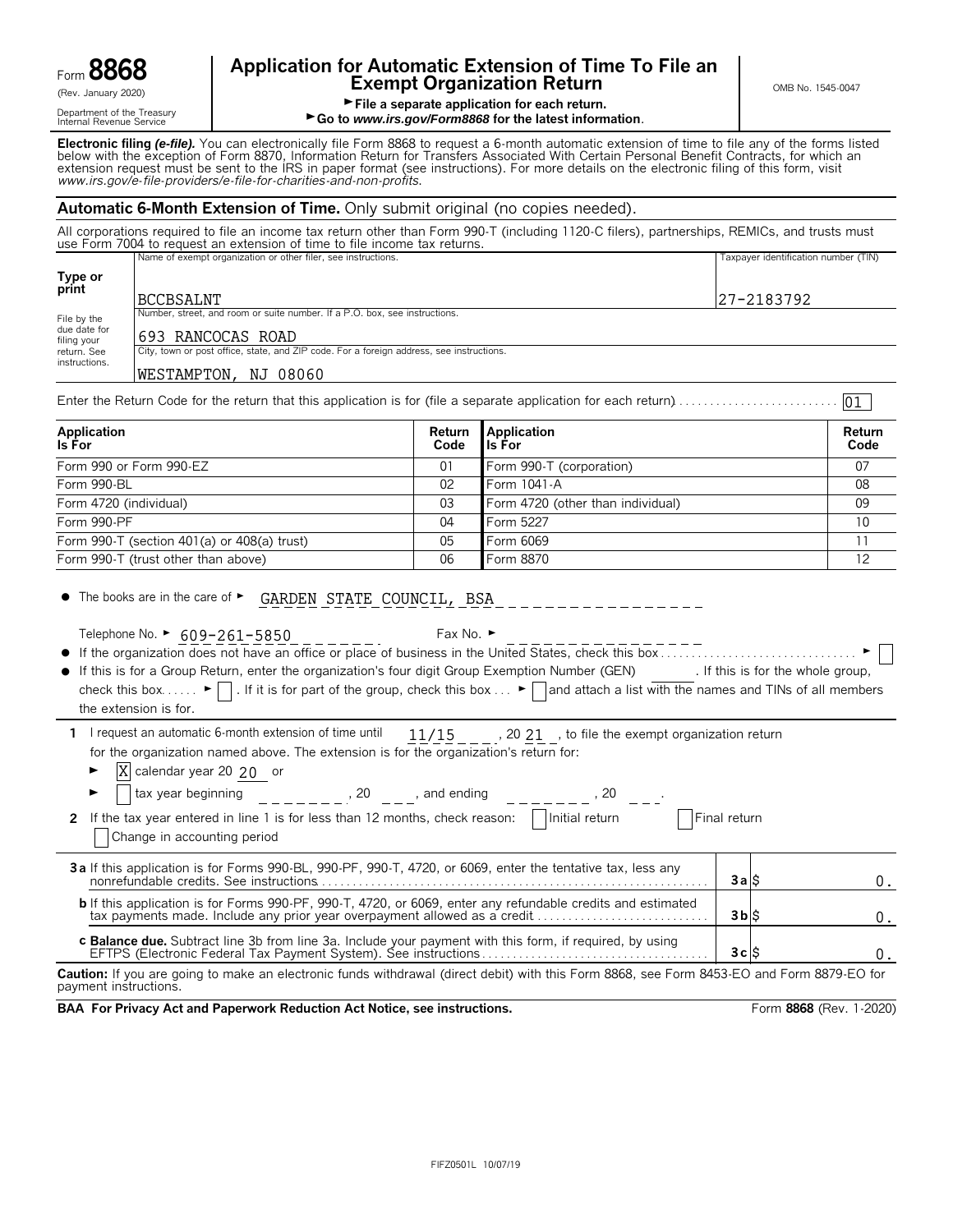|                   |                |                                                        | Return of Organization Exempt From Income Tax                                                                                         |                                                        |                    |                         |                                                                              |
|-------------------|----------------|--------------------------------------------------------|---------------------------------------------------------------------------------------------------------------------------------------|--------------------------------------------------------|--------------------|-------------------------|------------------------------------------------------------------------------|
|                   |                | Form $990$ -EZ                                         | Under section 501(c), 527, or 4947(a)(1) of the Internal Revenue Code                                                                 |                                                        |                    |                         | 2020                                                                         |
|                   |                |                                                        |                                                                                                                                       | (except private foundations)                           |                    |                         |                                                                              |
|                   |                |                                                        | ► Do not enter social security numbers on this form, as it may be made public.                                                        |                                                        |                    |                         | <b>Open to Public</b>                                                        |
|                   |                | Department of the Treasury<br>Internal Revenue Service | ► Go to www.irs.gov/Form990EZ for instructions and the latest information.                                                            |                                                        |                    |                         | Inspection                                                                   |
|                   |                |                                                        | A For the 2020 calendar year, or tax year beginning                                                                                   |                                                        | , 2020, and ending |                         |                                                                              |
| в                 |                | C<br>Check if applicable:                              |                                                                                                                                       |                                                        |                    |                         | D Employer identification number                                             |
|                   |                | Address change                                         | <b>BCCBSALNT</b>                                                                                                                      |                                                        |                    |                         | 27-2183792                                                                   |
|                   | Initial return | Name change                                            | 693 RANCOCAS ROAD                                                                                                                     |                                                        |                    | E Telephone number      |                                                                              |
|                   |                | Final return/terminated                                | WESTAMPTON, NJ 08060                                                                                                                  |                                                        |                    |                         | 609-261-5850                                                                 |
|                   |                | Amended return                                         |                                                                                                                                       |                                                        |                    | F Group Exemption       |                                                                              |
|                   |                | Application pending                                    |                                                                                                                                       |                                                        |                    | <b>Number</b>           | 1761                                                                         |
| G                 |                | <b>Accounting Method:</b>                              | $\sqcap$ Cash<br>$\overline{X}$ Accrual Other (specify) $\blacktriangleright$                                                         |                                                        |                    |                         | H Check $\blacktriangleright \overline{X}$ if the organization is <b>not</b> |
|                   |                | Website: ►<br>N/A                                      |                                                                                                                                       |                                                        |                    |                         | required to attach Schedule B                                                |
|                   |                | Tax-exempt status (check only one) -                   | $X = 501(c)(3)$<br>$501(c)$ (                                                                                                         | $4947(a)(1)$ or<br>) $\blacktriangleleft$ (insert no.) | 527                |                         | (Form 990, 990-EZ, or 990-PF).                                               |
|                   |                | K Form of organization:                                | X Corporation<br>Trust                                                                                                                | Other<br>Association                                   |                    |                         |                                                                              |
| L.                |                |                                                        | Add lines 5b, 6c, and 7b to line 9 to determine gross receipts. If gross receipts are \$200,000 or more, or if total                  |                                                        |                    |                         |                                                                              |
|                   |                |                                                        | assets (Part II, column (B)) are \$500,000 or more, file Form 990 instead of Form 990-EZ                                              |                                                        |                    | $\blacktriangleright$ S |                                                                              |
|                   | Part I         |                                                        | Revenue, Expenses, and Changes in Net Assets or Fund Balances (see the instructions for Part I)                                       |                                                        |                    |                         |                                                                              |
|                   | 1              |                                                        |                                                                                                                                       |                                                        |                    | $\mathbf{1}$            |                                                                              |
|                   | 2              |                                                        |                                                                                                                                       |                                                        |                    | $\overline{2}$          |                                                                              |
|                   | 3              |                                                        |                                                                                                                                       |                                                        |                    | $\overline{3}$          |                                                                              |
|                   | 4              |                                                        |                                                                                                                                       |                                                        |                    | 4                       |                                                                              |
|                   |                |                                                        | <b>5a</b> Gross amount from sale of assets other than inventory                                                                       |                                                        | 5a                 |                         |                                                                              |
|                   |                |                                                        | <b>b</b> Less: cost or other basis and sales expenses                                                                                 |                                                        | 5 <sub>b</sub>     |                         |                                                                              |
|                   |                |                                                        | c Gain or (loss) from sale of assets other than inventory (subtract line 5b from line 5a)                                             |                                                        |                    | 5 c                     |                                                                              |
|                   | 6              |                                                        | Gaming and fundraising events:                                                                                                        |                                                        |                    |                         |                                                                              |
| Revenue           |                |                                                        | a Gross income from gaming (attach Schedule G if greater than \$15,000)                                                               |                                                        | 6al                |                         |                                                                              |
|                   |                |                                                        | <b>b</b> Gross income from fundraising events (not including $\ddot{\theta}$                                                          |                                                        | of contributions   |                         |                                                                              |
|                   |                |                                                        | from fundraising events reported on line 1) (attach Schedule G if the sum<br>of such gross income and contributions exceeds \$15,000) |                                                        | 6 <sub>b</sub>     |                         |                                                                              |
|                   |                |                                                        | c Less: direct expenses from gaming and fundraising events                                                                            |                                                        | 6c                 |                         |                                                                              |
|                   |                |                                                        | d Net income or (loss) from gaming and fundraising events (add lines 6a and                                                           |                                                        |                    |                         |                                                                              |
|                   |                |                                                        |                                                                                                                                       |                                                        |                    | 6 d                     |                                                                              |
|                   |                |                                                        |                                                                                                                                       |                                                        | 7а                 |                         |                                                                              |
|                   |                |                                                        |                                                                                                                                       |                                                        | 7b                 |                         |                                                                              |
|                   |                |                                                        | c Gross profit or (loss) from sales of inventory (subtract line 7b from line 7a)                                                      |                                                        |                    | 7 с                     |                                                                              |
|                   | 8              |                                                        |                                                                                                                                       |                                                        |                    | 8                       |                                                                              |
|                   | 9              |                                                        |                                                                                                                                       |                                                        |                    | 9                       | 0.                                                                           |
|                   | 10             |                                                        |                                                                                                                                       |                                                        |                    | 10                      |                                                                              |
|                   | 11             |                                                        |                                                                                                                                       |                                                        |                    | 11                      |                                                                              |
|                   | 12             |                                                        |                                                                                                                                       |                                                        |                    | 12                      |                                                                              |
| Expenses          | 13             |                                                        |                                                                                                                                       |                                                        |                    | 13<br>14                |                                                                              |
|                   | 14<br>15       |                                                        |                                                                                                                                       |                                                        |                    | 15                      |                                                                              |
|                   | 16             |                                                        |                                                                                                                                       |                                                        |                    | 16                      |                                                                              |
|                   | 17             |                                                        |                                                                                                                                       |                                                        |                    | 17                      | $0$ .                                                                        |
|                   | 18             |                                                        |                                                                                                                                       |                                                        |                    | 18                      | $0$ .                                                                        |
| <b>Net Assets</b> | 19             |                                                        | Net assets or fund balances at beginning of year (from line 27, column (A)) (must agree with end-of-year                              |                                                        |                    |                         |                                                                              |
|                   |                |                                                        |                                                                                                                                       |                                                        |                    | 19                      | 94,544.                                                                      |
|                   | 20             |                                                        | Other changes in net assets or fund balances (explain in Schedule O)                                                                  |                                                        |                    | 20                      |                                                                              |
|                   | 21             |                                                        |                                                                                                                                       |                                                        |                    | 21                      | 94,544.                                                                      |
|                   |                |                                                        |                                                                                                                                       |                                                        |                    |                         |                                                                              |

**Short Form Short Form Return of Organization Exempt From Income Tax** 

**BAA For Paperwork Reduction Act Notice, see the separate instructions.** Form **990-EZ** (2020)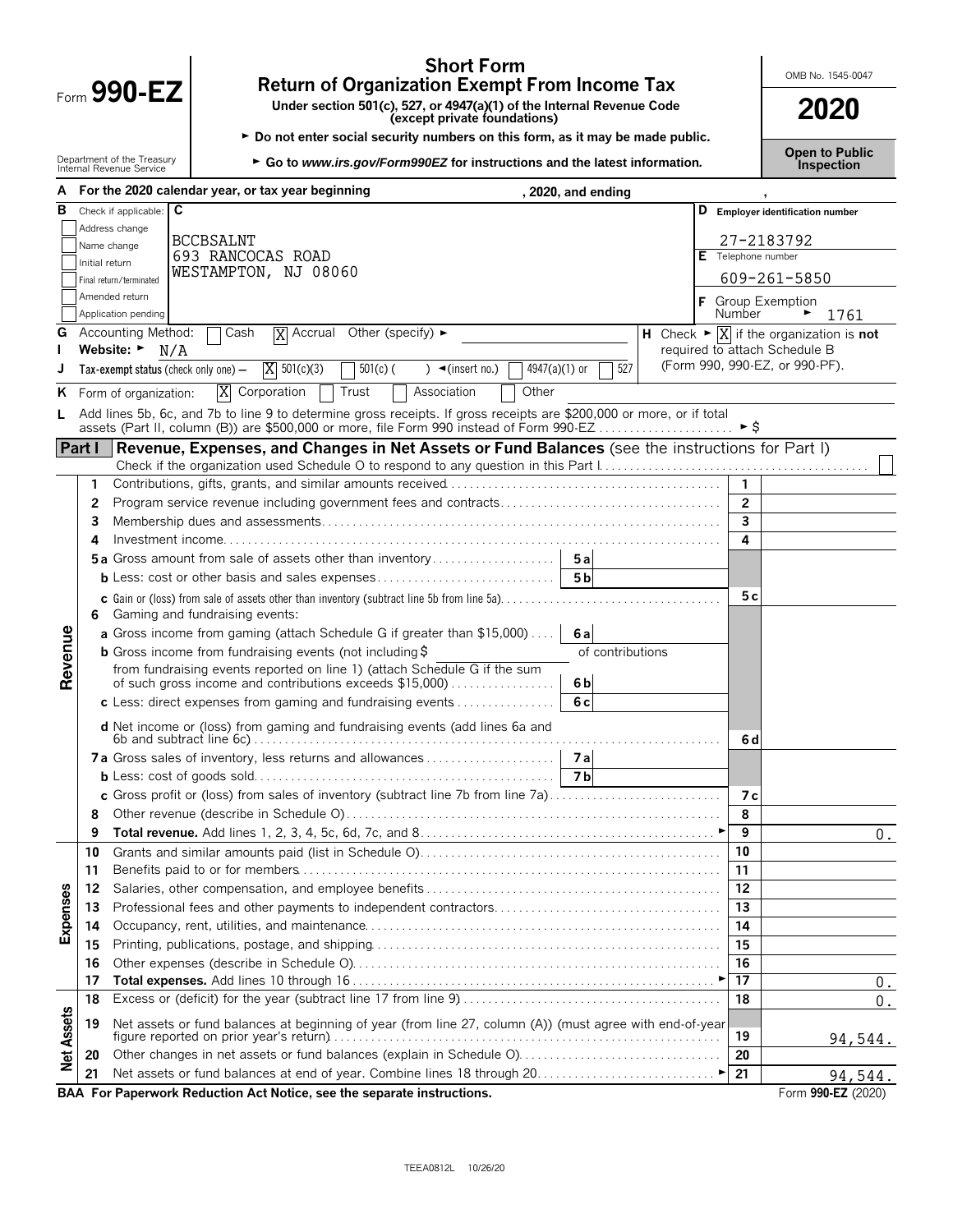|            | Form 990-EZ (2020) BCCBSALNT                                                                                                                                                                                                         |                                                                                 |                                                                                  |                                                   |                 | Page 2<br>27-2183792                    |
|------------|--------------------------------------------------------------------------------------------------------------------------------------------------------------------------------------------------------------------------------------|---------------------------------------------------------------------------------|----------------------------------------------------------------------------------|---------------------------------------------------|-----------------|-----------------------------------------|
|            | <b>Part II</b> Balance Sheets (see the instructions for Part II)                                                                                                                                                                     |                                                                                 |                                                                                  |                                                   |                 | $\overline{X}$                          |
|            |                                                                                                                                                                                                                                      |                                                                                 |                                                                                  | (A) Beginning of year                             |                 | (B) End of year                         |
| 22         |                                                                                                                                                                                                                                      |                                                                                 |                                                                                  |                                                   | 22              |                                         |
| 23         |                                                                                                                                                                                                                                      |                                                                                 |                                                                                  | 95,971                                            | $\overline{23}$ | 95,971                                  |
| 24         |                                                                                                                                                                                                                                      |                                                                                 |                                                                                  |                                                   | 24              |                                         |
| 25         |                                                                                                                                                                                                                                      |                                                                                 |                                                                                  | 95,971                                            | 25              | 95, 971.                                |
| 26         | Total assets<br>Constant in Schedule O SEE SCHEDULE O                                                                                                                                                                                |                                                                                 |                                                                                  | 1,427                                             | 26              | 1,427.                                  |
|            | 27 Net assets or fund balances (line 27 of column (B) must agree with line 21)                                                                                                                                                       |                                                                                 |                                                                                  | 94,544.                                           | 27              | 94,544.                                 |
|            | Statement of Program Service Accomplishments (see the instructions for Part III)<br><b>Part III</b>                                                                                                                                  |                                                                                 |                                                                                  |                                                   |                 | <b>Expenses</b>                         |
|            | Check if the organization used Schedule O to respond to any question in this Part III.                                                                                                                                               |                                                                                 |                                                                                  | X                                                 |                 | (Required for section 501               |
|            | What is the organization's primary exempt purpose? SEE SCHEDULE O                                                                                                                                                                    |                                                                                 |                                                                                  |                                                   |                 | $(c)(3)$ and 501 $(c)(4)$               |
|            | Describe the organization's program service accomplishments for each of its three largest program services, as<br>measured by expenses. In a clear and concise manner, describe the services provided, the number of persons<br>bene |                                                                                 |                                                                                  |                                                   |                 | organizations; optional<br>for others.) |
|            |                                                                                                                                                                                                                                      |                                                                                 |                                                                                  |                                                   |                 |                                         |
| 28         | LAND FOR LEAVE NO TRACE CAMPING                                                                                                                                                                                                      |                                                                                 | --------------------------                                                       |                                                   |                 |                                         |
|            |                                                                                                                                                                                                                                      |                                                                                 |                                                                                  |                                                   |                 |                                         |
|            |                                                                                                                                                                                                                                      |                                                                                 |                                                                                  |                                                   |                 |                                         |
|            | (Grants                                                                                                                                                                                                                              | ) If this amount includes foreign grants, check here                            |                                                                                  |                                                   | 28 a            |                                         |
| 29         |                                                                                                                                                                                                                                      | __________________________________                                              |                                                                                  |                                                   |                 |                                         |
|            |                                                                                                                                                                                                                                      |                                                                                 |                                                                                  |                                                   |                 |                                         |
|            | $G$ rants $\overline{S}$                                                                                                                                                                                                             | If this amount includes foreign grants, check here                              |                                                                                  |                                                   | 29a             |                                         |
| 30         |                                                                                                                                                                                                                                      |                                                                                 |                                                                                  |                                                   |                 |                                         |
|            |                                                                                                                                                                                                                                      |                                                                                 |                                                                                  |                                                   |                 |                                         |
|            |                                                                                                                                                                                                                                      |                                                                                 |                                                                                  |                                                   |                 |                                         |
|            | $G$ rants $\overline{S}$                                                                                                                                                                                                             | J If this amount includes foreign grants, check here                            |                                                                                  |                                                   | 30 a            |                                         |
| 31         |                                                                                                                                                                                                                                      |                                                                                 |                                                                                  |                                                   |                 |                                         |
|            | (Grants \$                                                                                                                                                                                                                           | ) If this amount includes foreign grants, check here $\ldots$ $\ldots$ $\ldots$ |                                                                                  |                                                   | 31a             |                                         |
| 32         |                                                                                                                                                                                                                                      |                                                                                 |                                                                                  |                                                   | 32              |                                         |
|            | List of Officers, Directors, Trustees, and Key Employees (list each one even if not compensated - see the instructions for Part IV)<br>Part IV                                                                                       |                                                                                 |                                                                                  |                                                   |                 |                                         |
|            |                                                                                                                                                                                                                                      |                                                                                 |                                                                                  |                                                   |                 |                                         |
|            | (a) Name and title                                                                                                                                                                                                                   | (b) Average hours per<br>week devoted to                                        | (c) Reportable compensation<br>(Forms W-2/1099-MISC)<br>(if not paid, enter -0-) | (d) Health benefits,<br>contributions to employee |                 | (e) Estimated amount of                 |
|            |                                                                                                                                                                                                                                      | position                                                                        |                                                                                  | benefit plans, and deferred<br>compensation       |                 | other compensation                      |
|            | SEE ATTACHED LIST<br><u> 1999 – Albert Albert III.</u>                                                                                                                                                                               |                                                                                 |                                                                                  |                                                   |                 |                                         |
|            | TRUSTEE                                                                                                                                                                                                                              | 0                                                                               |                                                                                  | 0.                                                | 0.              | 0.                                      |
|            | ______________                                                                                                                                                                                                                       |                                                                                 |                                                                                  |                                                   |                 |                                         |
|            |                                                                                                                                                                                                                                      |                                                                                 |                                                                                  |                                                   |                 |                                         |
|            |                                                                                                                                                                                                                                      |                                                                                 |                                                                                  |                                                   |                 |                                         |
|            |                                                                                                                                                                                                                                      |                                                                                 |                                                                                  |                                                   |                 |                                         |
|            |                                                                                                                                                                                                                                      |                                                                                 |                                                                                  |                                                   |                 |                                         |
|            |                                                                                                                                                                                                                                      |                                                                                 |                                                                                  |                                                   |                 |                                         |
|            |                                                                                                                                                                                                                                      |                                                                                 |                                                                                  |                                                   |                 |                                         |
|            |                                                                                                                                                                                                                                      |                                                                                 |                                                                                  |                                                   |                 |                                         |
|            |                                                                                                                                                                                                                                      |                                                                                 |                                                                                  |                                                   |                 |                                         |
|            |                                                                                                                                                                                                                                      |                                                                                 |                                                                                  |                                                   |                 |                                         |
|            |                                                                                                                                                                                                                                      |                                                                                 |                                                                                  |                                                   |                 |                                         |
|            |                                                                                                                                                                                                                                      |                                                                                 |                                                                                  |                                                   |                 |                                         |
|            |                                                                                                                                                                                                                                      |                                                                                 |                                                                                  |                                                   |                 |                                         |
|            |                                                                                                                                                                                                                                      |                                                                                 |                                                                                  |                                                   |                 |                                         |
|            |                                                                                                                                                                                                                                      |                                                                                 |                                                                                  |                                                   |                 |                                         |
|            |                                                                                                                                                                                                                                      |                                                                                 |                                                                                  |                                                   |                 |                                         |
|            |                                                                                                                                                                                                                                      |                                                                                 |                                                                                  |                                                   |                 |                                         |
|            |                                                                                                                                                                                                                                      |                                                                                 |                                                                                  |                                                   |                 |                                         |
|            |                                                                                                                                                                                                                                      |                                                                                 |                                                                                  |                                                   |                 |                                         |
|            |                                                                                                                                                                                                                                      |                                                                                 |                                                                                  |                                                   |                 |                                         |
|            |                                                                                                                                                                                                                                      |                                                                                 |                                                                                  |                                                   |                 |                                         |
|            |                                                                                                                                                                                                                                      |                                                                                 |                                                                                  |                                                   |                 |                                         |
|            |                                                                                                                                                                                                                                      |                                                                                 |                                                                                  |                                                   |                 |                                         |
|            |                                                                                                                                                                                                                                      |                                                                                 |                                                                                  |                                                   |                 |                                         |
| <b>BAA</b> |                                                                                                                                                                                                                                      | TEEA0812L 01/28/21                                                              |                                                                                  |                                                   |                 | Form 990-EZ (2020)                      |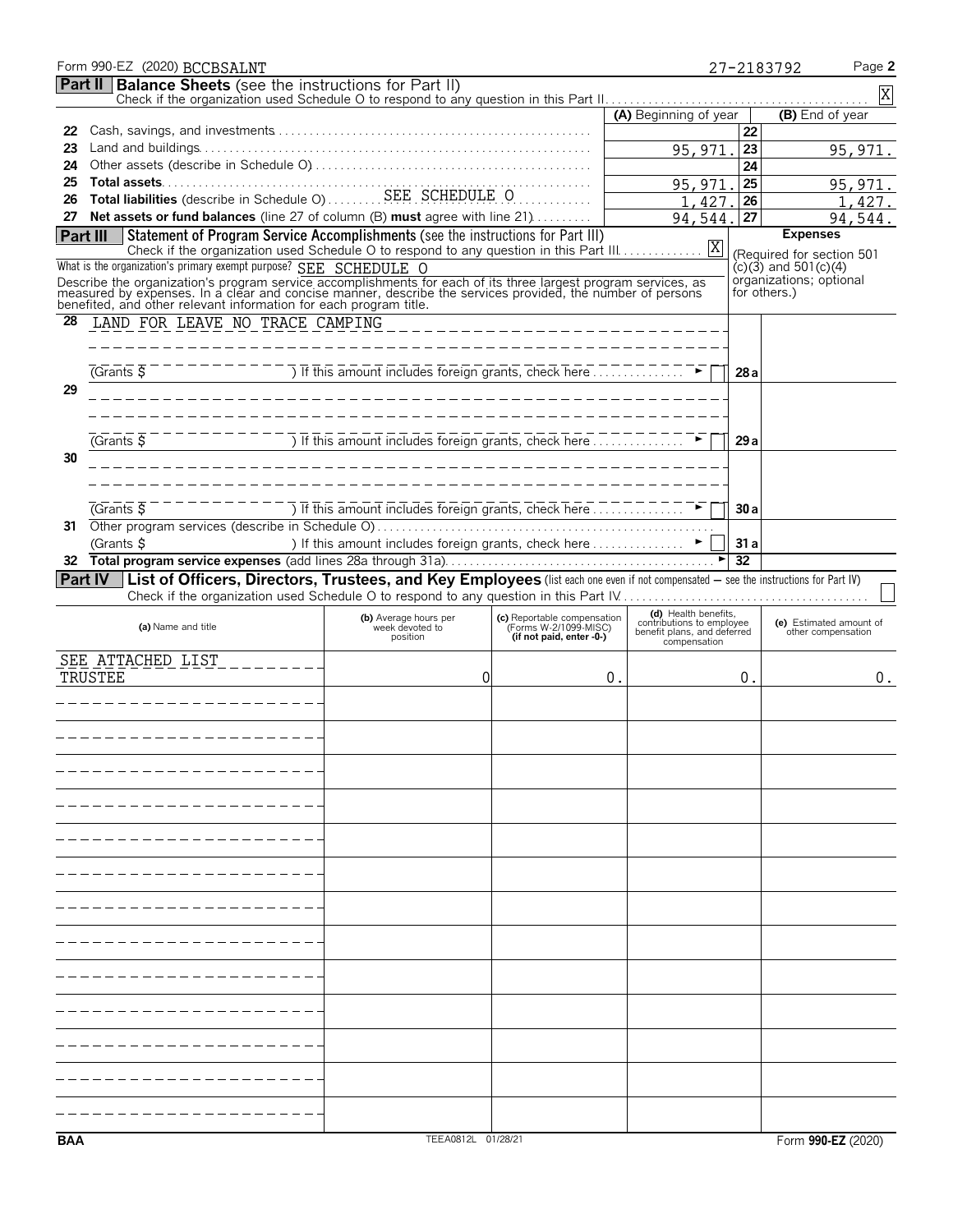|        | Form 990-EZ (2020) BCCBSALNT<br>27-2183792                                                                                                                                                                                                           |                 |            | Page 3 |
|--------|------------------------------------------------------------------------------------------------------------------------------------------------------------------------------------------------------------------------------------------------------|-----------------|------------|--------|
| Part V | <b>Other Information</b> (Note the Schedule A and personal benefit contract statement requirements in<br>the instructions for Part V.) Check if the organization used Schedule O to respond to any question in this Part V                           | SEE SCH O       |            |        |
| 33     | Did the organization engage in any significant activity not previously reported to the IRS?                                                                                                                                                          |                 | <b>Yes</b> | No     |
| 34.    | Were any significant changes made to the organizing or governing documents? If 'Yes,' attach a conformed copy of the amended documents if they reflect                                                                                               | 33              |            | X      |
|        |                                                                                                                                                                                                                                                      | 34              |            | Χ      |
|        | 35 a Did the organization have unrelated business gross income of \$1,000 or more during the year from business activities                                                                                                                           |                 |            |        |
|        |                                                                                                                                                                                                                                                      | 35 a            |            | Χ      |
|        | b If 'Yes' to line 35a, has the organization filed a Form 990-T for the year? If 'No,' provide an explanation in Schedule O.                                                                                                                         | 35 <sub>b</sub> |            |        |
|        | c Was the organization a section $501(c)(4)$ , $501(c)(5)$ , or $501(c)(6)$ organization subject to section 6033(e) notice,                                                                                                                          | 35 c            |            | Χ      |
|        | 36 Did the organization undergo a liquidation, dissolution, termination, or significant                                                                                                                                                              | 36              |            | X      |
|        | <b>37 a</b> Enter amount of political expenditures, direct or indirect, as described in the instructions. $\blacktriangleright$ <b>37 a</b><br>$0$ .                                                                                                 |                 |            |        |
|        |                                                                                                                                                                                                                                                      | 37 b            |            | Χ      |
|        | 38 a Did the organization borrow from, or make any loans to, any officer, director, trustee, or key employee; or were<br>any such loans made in a prior year and still outstanding at the end of the tax year covered by this return?                | 38a             |            | Χ      |
|        | <b>b</b> If 'Yes,' complete Schedule L, Part II, and enter the total<br>38 b<br>0.                                                                                                                                                                   |                 |            |        |
|        | 39 Section 501(c)(7) organizations. Enter:                                                                                                                                                                                                           |                 |            |        |
|        | 39a<br>0.                                                                                                                                                                                                                                            |                 |            |        |
|        | <b>b</b> Gross receipts, included on line 9, for public use of club facilities<br>39 <sub>b</sub><br>$0$ .                                                                                                                                           |                 |            |        |
|        | <b>40 a</b> Section 501 $(c)(3)$ organizations. Enter amount of tax imposed on the organization during the year under:                                                                                                                               |                 |            |        |
|        | section 4911 ►<br>0 ; section 4955 $\blacktriangleright$<br>0. ; section 4912 $\blacktriangleright$<br>0.                                                                                                                                            |                 |            |        |
|        | b Section 501(c)(3), 501(c)(4), and 501(c)(29) organizations. Did the organization engage in any section 4958 excess                                                                                                                                 |                 |            |        |
|        | benefit transaction during the year, or did it engage in an excess benefit transaction in a prior year that has not been<br>reported on any of its prior Forms 990 or 990-EZ? If 'Yes,' complete Schedule L, Part 1                                  | 40 b            |            | X      |
|        | c Section 501(c)(3), 501(c)(4), and 501(c)(29) organizations. Enter amount of tax imposed on organization<br>managers or disqualitied persons during the year under sections 4912, 4955, and 4958<br>0.                                              |                 |            |        |
|        | d Section 501(c)(3), 501(c)(4), and 501(c)(29) organizations. Enter amount of tax on line 40c reimbursed<br>0.                                                                                                                                       |                 |            |        |
|        | e All organizations. At any time during the tax year, was the organization a party to a prohibited tax                                                                                                                                               |                 |            |        |
|        |                                                                                                                                                                                                                                                      | 40 e            |            | Χ      |
| 41     | List the states with which a copy of this return is filed $\blacktriangleright$<br>NJ.                                                                                                                                                               |                 |            |        |
|        | 42 a The organization's<br>books are in care of $\blacktriangleright$<br>GARDEN STATE COUNCIL, BSA<br>Telephone no. $\triangleright$ 609-261-5850<br>Located at > 693 RANCOCAS ROAD WESTAMPTON NJ<br>$ZIP + 4$ $\triangleright$ 08060                |                 |            |        |
|        | <b>b</b> At any time during the calendar year, did the organization have an interest in or a signature or other authority over a                                                                                                                     |                 | Yes        | No     |
|        | financial account in a foreign country (such as a bank account, securities account, or other financial account)?                                                                                                                                     | 42 <sub>b</sub> |            | Χ      |
|        | If 'Yes,' enter the name of the foreign country ►<br><u> 1989 - Johann Stoff, deutscher Stoffen und der Stoffen und der Stoffen und der Stoffen und der Stoffen und der</u>                                                                          |                 |            |        |
|        |                                                                                                                                                                                                                                                      |                 |            |        |
|        | See the instructions for exceptions and filing requirements for FinCEN Form 114, Report of Foreign Bank and Financial Accounts (FBAR).<br>c At any time during the calendar year, did the organization maintain an office outside the United States? | 42 <sub>c</sub> |            | X      |
|        | If 'Yes,' enter the name of the foreign country ►                                                                                                                                                                                                    |                 |            |        |
|        |                                                                                                                                                                                                                                                      |                 |            |        |
|        |                                                                                                                                                                                                                                                      |                 |            |        |

|            |                                                                                                                                                                                                                                        |                    |       | N/A |
|------------|----------------------------------------------------------------------------------------------------------------------------------------------------------------------------------------------------------------------------------------|--------------------|-------|-----|
|            |                                                                                                                                                                                                                                        |                    |       | N/A |
|            |                                                                                                                                                                                                                                        |                    | Yes l | No  |
|            | 44 a Did the organization maintain any donor advised funds during the year? If 'Yes,' Form 990 must be completed instead                                                                                                               | 44 а               |       | Χ   |
|            | <b>b</b> Did the organization operate one or more hospital facilities during the year? If 'Yes,' Form 990 must be completed                                                                                                            | 44 b               |       | Χ   |
|            |                                                                                                                                                                                                                                        | 44 c               |       | Χ   |
|            | <b>d</b> If 'Yes' to line 44c, has the organization filed a Form 720 to report these payments?<br>If 'No,' provide an explanation in Schedule O.                                                                                       | 44 d               |       |     |
|            |                                                                                                                                                                                                                                        | 45 a               |       | Χ   |
|            | <b>b</b> Did the organization receive any payment from or engage in any transaction with a controlled entity within the meaning of section 512(b)(13)? If 'Yes,'<br>Form 990 and Schedule R may need to be completed instead of Form 9 | 45 b               |       | Χ   |
| <b>BAA</b> | TEEA0812L<br>10/26/20                                                                                                                                                                                                                  | Form 990-EZ (2020) |       |     |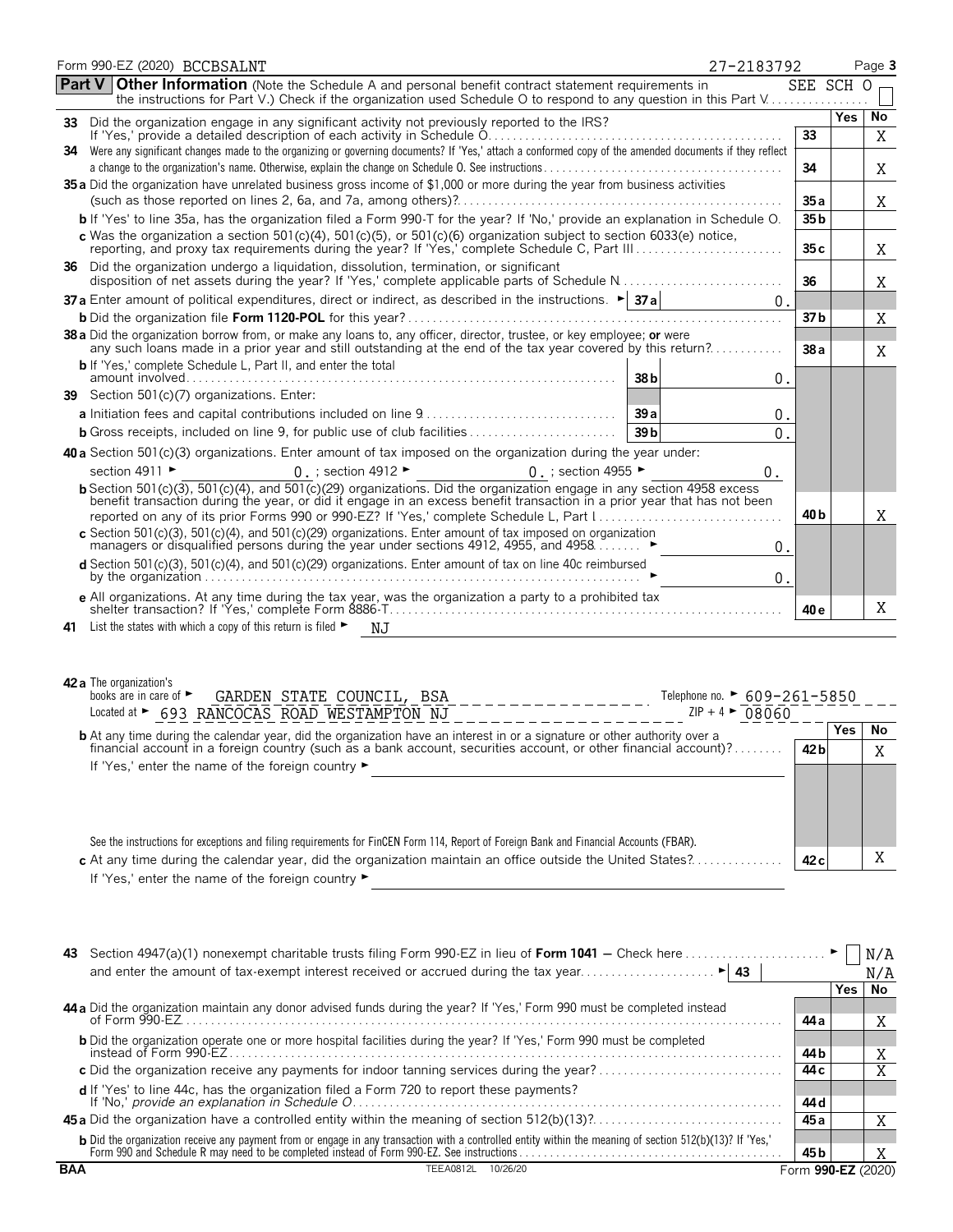| 46<br>All section 501(c)(3) organizations must answer questions 47-49b and 52, and complete the tables<br>Check if the organization used Schedule O to respond to any question in this Part VI<br>47<br>48<br>49 a<br>49 b<br>(e) Estimated amount of<br>other compensation | <b>Yes</b>                                                                                                                                                                                                                                              | Χ<br>No<br>Χ<br>X<br>Χ              |
|-----------------------------------------------------------------------------------------------------------------------------------------------------------------------------------------------------------------------------------------------------------------------------|---------------------------------------------------------------------------------------------------------------------------------------------------------------------------------------------------------------------------------------------------------|-------------------------------------|
|                                                                                                                                                                                                                                                                             |                                                                                                                                                                                                                                                         |                                     |
|                                                                                                                                                                                                                                                                             |                                                                                                                                                                                                                                                         |                                     |
|                                                                                                                                                                                                                                                                             |                                                                                                                                                                                                                                                         |                                     |
|                                                                                                                                                                                                                                                                             |                                                                                                                                                                                                                                                         |                                     |
|                                                                                                                                                                                                                                                                             |                                                                                                                                                                                                                                                         |                                     |
|                                                                                                                                                                                                                                                                             |                                                                                                                                                                                                                                                         |                                     |
|                                                                                                                                                                                                                                                                             |                                                                                                                                                                                                                                                         |                                     |
|                                                                                                                                                                                                                                                                             |                                                                                                                                                                                                                                                         |                                     |
|                                                                                                                                                                                                                                                                             |                                                                                                                                                                                                                                                         |                                     |
|                                                                                                                                                                                                                                                                             |                                                                                                                                                                                                                                                         |                                     |
|                                                                                                                                                                                                                                                                             |                                                                                                                                                                                                                                                         |                                     |
|                                                                                                                                                                                                                                                                             |                                                                                                                                                                                                                                                         |                                     |
|                                                                                                                                                                                                                                                                             |                                                                                                                                                                                                                                                         |                                     |
|                                                                                                                                                                                                                                                                             |                                                                                                                                                                                                                                                         |                                     |
|                                                                                                                                                                                                                                                                             |                                                                                                                                                                                                                                                         |                                     |
|                                                                                                                                                                                                                                                                             |                                                                                                                                                                                                                                                         |                                     |
|                                                                                                                                                                                                                                                                             |                                                                                                                                                                                                                                                         |                                     |
|                                                                                                                                                                                                                                                                             |                                                                                                                                                                                                                                                         |                                     |
|                                                                                                                                                                                                                                                                             |                                                                                                                                                                                                                                                         |                                     |
|                                                                                                                                                                                                                                                                             |                                                                                                                                                                                                                                                         |                                     |
| Complete this table for the organization's five highest compensated independent contractors who each received more than \$100,000 of                                                                                                                                        |                                                                                                                                                                                                                                                         |                                     |
| (c) Compensation                                                                                                                                                                                                                                                            |                                                                                                                                                                                                                                                         |                                     |
|                                                                                                                                                                                                                                                                             |                                                                                                                                                                                                                                                         |                                     |
|                                                                                                                                                                                                                                                                             |                                                                                                                                                                                                                                                         |                                     |
|                                                                                                                                                                                                                                                                             |                                                                                                                                                                                                                                                         |                                     |
|                                                                                                                                                                                                                                                                             |                                                                                                                                                                                                                                                         |                                     |
|                                                                                                                                                                                                                                                                             |                                                                                                                                                                                                                                                         |                                     |
|                                                                                                                                                                                                                                                                             |                                                                                                                                                                                                                                                         |                                     |
|                                                                                                                                                                                                                                                                             |                                                                                                                                                                                                                                                         |                                     |
|                                                                                                                                                                                                                                                                             |                                                                                                                                                                                                                                                         |                                     |
|                                                                                                                                                                                                                                                                             |                                                                                                                                                                                                                                                         |                                     |
|                                                                                                                                                                                                                                                                             |                                                                                                                                                                                                                                                         | No                                  |
|                                                                                                                                                                                                                                                                             |                                                                                                                                                                                                                                                         |                                     |
|                                                                                                                                                                                                                                                                             |                                                                                                                                                                                                                                                         |                                     |
|                                                                                                                                                                                                                                                                             |                                                                                                                                                                                                                                                         |                                     |
|                                                                                                                                                                                                                                                                             |                                                                                                                                                                                                                                                         |                                     |
|                                                                                                                                                                                                                                                                             |                                                                                                                                                                                                                                                         |                                     |
|                                                                                                                                                                                                                                                                             |                                                                                                                                                                                                                                                         |                                     |
|                                                                                                                                                                                                                                                                             |                                                                                                                                                                                                                                                         |                                     |
|                                                                                                                                                                                                                                                                             |                                                                                                                                                                                                                                                         |                                     |
|                                                                                                                                                                                                                                                                             |                                                                                                                                                                                                                                                         |                                     |
|                                                                                                                                                                                                                                                                             |                                                                                                                                                                                                                                                         |                                     |
| X Yes                                                                                                                                                                                                                                                                       |                                                                                                                                                                                                                                                         | No                                  |
|                                                                                                                                                                                                                                                                             | $\overline{X}$ Yes<br>Under penalties of perjury, I declare that I have examined this return, including accompanying schedules and statements, and to the best of my knowledge and belief, it is<br>true, correct, and complete. Declaration of prepare | P00187788<br>22-2087086<br>399-6333 |

BCCBSALNT 27-2183792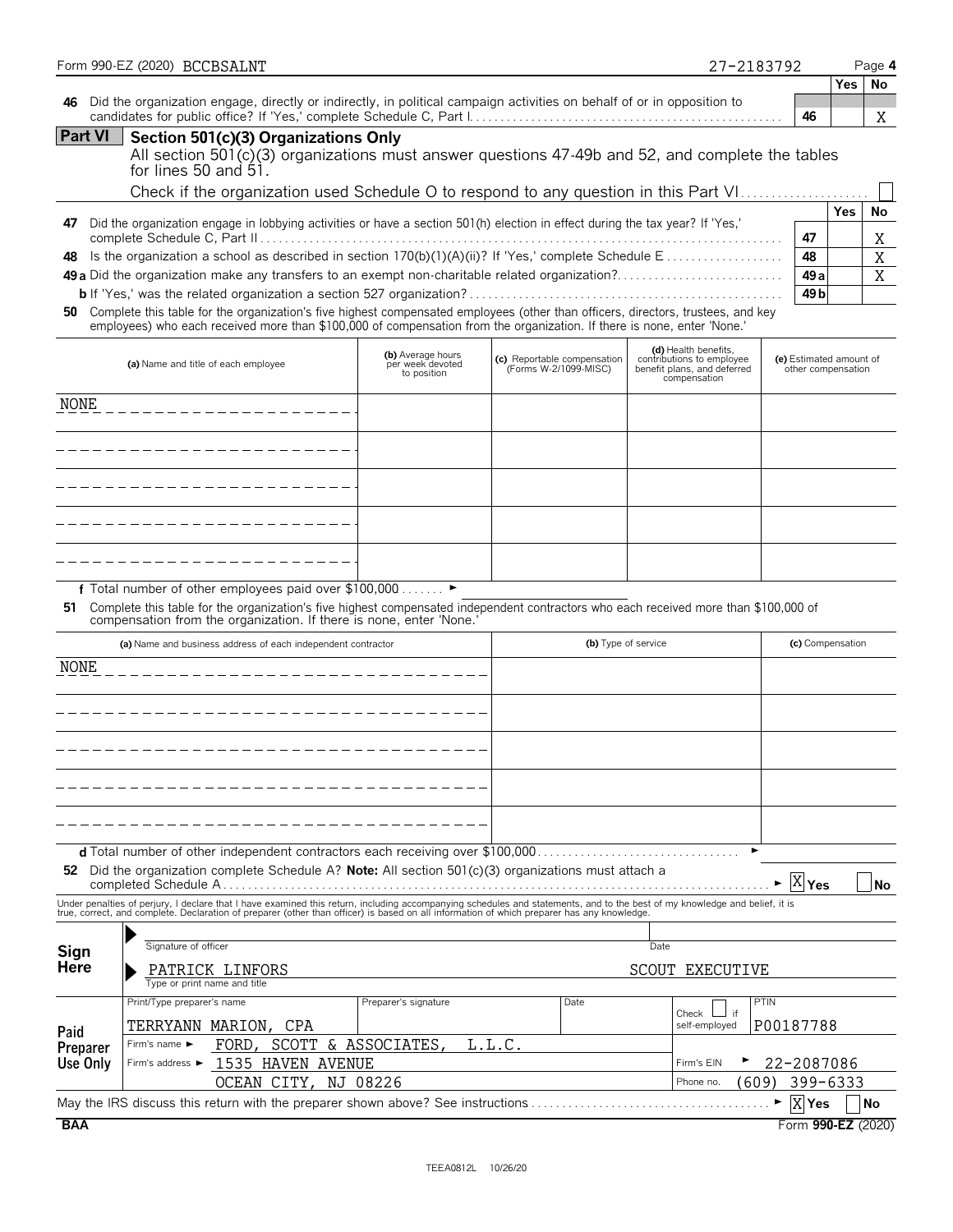# **CHEDULE A** Public Charity Status and Public Support<br>
(Form 990 or 990-EZ) Complete if the organization is a section 501(c)(3) organization or a section

**COMPOSCHEDULE A**<br>(Form 990 or 990-EZ) Complete if the organization is a section 501(c)(3) organization or a section<br>4947(a)(1) nonexempt charitable trust.

Attach to Form 990 or Form 990-EZ.

Department of the Treasury **FGO to** *www.irs.gov/Form990* **for instructions and the latest information.**<br>Internal Revenue Service

| 2020                                |  |
|-------------------------------------|--|
| <b>Open to Public</b><br>Inspection |  |

|  | Name of the organizatio |  |  |  |
|--|-------------------------|--|--|--|
|  |                         |  |  |  |

|              | Name of the organization<br><b>Employer identification number</b>                                         |                                                                                                                                                                                                                                                                                                                                                                                                                                   |              |                                                                                     |                                |                                    |                                                      |                                                    |  |
|--------------|-----------------------------------------------------------------------------------------------------------|-----------------------------------------------------------------------------------------------------------------------------------------------------------------------------------------------------------------------------------------------------------------------------------------------------------------------------------------------------------------------------------------------------------------------------------|--------------|-------------------------------------------------------------------------------------|--------------------------------|------------------------------------|------------------------------------------------------|----------------------------------------------------|--|
|              | <b>BCCBSALNT</b>                                                                                          |                                                                                                                                                                                                                                                                                                                                                                                                                                   |              |                                                                                     |                                |                                    | 27-2183792                                           |                                                    |  |
| Part I       | Reason for Public Charity Status. (All organizations must complete this part.) See instructions.          |                                                                                                                                                                                                                                                                                                                                                                                                                                   |              |                                                                                     |                                |                                    |                                                      |                                                    |  |
|              | The organization is not a private foundation because it is: (For lines 1 through 12, check only one box.) |                                                                                                                                                                                                                                                                                                                                                                                                                                   |              |                                                                                     |                                |                                    |                                                      |                                                    |  |
| 1            |                                                                                                           | A church, convention of churches, or association of churches described in section 170(b)(1)(A)(i).<br>A school described in section 170(b)(1)(A)(ii). (Attach Schedule E (Form 990 or 990-EZ).)                                                                                                                                                                                                                                   |              |                                                                                     |                                |                                    |                                                      |                                                    |  |
| 2            |                                                                                                           |                                                                                                                                                                                                                                                                                                                                                                                                                                   |              |                                                                                     |                                |                                    |                                                      |                                                    |  |
| 3            |                                                                                                           | A hospital or a cooperative hospital service organization described in section 170(b)(1)(A)(iii).                                                                                                                                                                                                                                                                                                                                 |              |                                                                                     |                                |                                    |                                                      |                                                    |  |
| 4            |                                                                                                           | A medical research organization operated in conjunction with a hospital described in section 170(b)(1)(A)(iii). Enter the hospital's<br>name, city, and state:                                                                                                                                                                                                                                                                    |              |                                                                                     |                                |                                    |                                                      |                                                    |  |
| 5            |                                                                                                           | An organization operated for the benefit of a college or university owned or operated by a governmental unit described in<br>section 170(b)(1)(A)(iv). (Complete Part II.)                                                                                                                                                                                                                                                        |              |                                                                                     |                                |                                    |                                                      |                                                    |  |
| 6            |                                                                                                           | A federal, state, or local government or governmental unit described in section 170(b)(1)(A)(v).                                                                                                                                                                                                                                                                                                                                  |              |                                                                                     |                                |                                    |                                                      |                                                    |  |
| 7            |                                                                                                           | An organization that normally receives a substantial part of its support from a governmental unit or from the general public described<br>in section 170(b)(1)(A)(vi). (Complete Part II.)                                                                                                                                                                                                                                        |              |                                                                                     |                                |                                    |                                                      |                                                    |  |
| 8            |                                                                                                           | A community trust described in section 170(b)(1)(A)(vi). (Complete Part II.)                                                                                                                                                                                                                                                                                                                                                      |              |                                                                                     |                                |                                    |                                                      |                                                    |  |
| 9            |                                                                                                           | An agricultural research organization described in section 170(b)(1)(A)(ix) operated in conjunction with a land-grant college<br>or university or a non-land-grant college of agriculture (see instructions). Enter the name, city, and state of the college or<br>university:                                                                                                                                                    |              | ___________________________                                                         |                                |                                    |                                                      |                                                    |  |
| 10           | IX.                                                                                                       | An organization that normally receives (1) more than 33-1/3% of its support from contributions, membership fees, and gross receipts from activities related to its exempt functions, subject to certain exceptions; and (2) no<br>investment income and unrelated business taxable income (less section 511 tax) from businesses acquired by the organization after<br>June 30, 1975. See section 509(a)(2). (Complete Part III.) |              |                                                                                     |                                |                                    |                                                      |                                                    |  |
| 11           |                                                                                                           | An organization organized and operated exclusively to test for public safety. See section 509(a)(4).                                                                                                                                                                                                                                                                                                                              |              |                                                                                     |                                |                                    |                                                      |                                                    |  |
| 12           |                                                                                                           | An organization organized and operated exclusively for the benefit of, to perform the functions of, or to carry out the purposes of one<br>or more publicly supported organizations described in section 509(a)(1) or section 509(a)(2). See section 509(a)(3). Check the box in<br>lines 12a through 12d that describes the type of supporting organization and complete lines 12e, 12f, and 12g.                                |              |                                                                                     |                                |                                    |                                                      |                                                    |  |
| а            |                                                                                                           | Type I. A supporting organization operated, supervised, or controlled by its supported organization(s), typically by giving the supported<br>organization(s) the power to regularly appoint or elect a majority of the directors or trustees of the supporting organization. You must<br>complete Part IV, Sections A and B.                                                                                                      |              |                                                                                     |                                |                                    |                                                      |                                                    |  |
| b            |                                                                                                           | Type II. A supporting organization supervised or controlled in connection with its supported organization(s), by having control or<br>management of the supporting organization vested in the same persons that control or manage the supported organization(s). You<br>must complete Part IV, Sections A and C.                                                                                                                  |              |                                                                                     |                                |                                    |                                                      |                                                    |  |
| С            |                                                                                                           | Type III functionally integrated. A supporting organization operated in connection with, and functionally integrated with, its supported<br>organization(s) (see instructions). You must complete Part IV, Sections A, D, and E.                                                                                                                                                                                                  |              |                                                                                     |                                |                                    |                                                      |                                                    |  |
| d            |                                                                                                           | Type III non-functionally integrated. A supporting organization operated in connection with its supported organization(s) that is not functionally integrated. The organization generally must satisfy a distribution requirem<br>instructions). You must complete Part IV, Sections A and D, and Part V.                                                                                                                         |              |                                                                                     |                                |                                    |                                                      |                                                    |  |
| е            |                                                                                                           | Check this box if the organization received a written determination from the IRS that it is a Type I, Type II, Type III functionally<br>integrated, or Type III non-functionally integrated supporting organization.                                                                                                                                                                                                              |              |                                                                                     |                                |                                    |                                                      |                                                    |  |
|              |                                                                                                           |                                                                                                                                                                                                                                                                                                                                                                                                                                   |              |                                                                                     |                                |                                    |                                                      |                                                    |  |
|              |                                                                                                           | Provide the following information about the supported organization(s).                                                                                                                                                                                                                                                                                                                                                            |              |                                                                                     |                                |                                    |                                                      |                                                    |  |
|              |                                                                                                           | (i) Name of supported organization                                                                                                                                                                                                                                                                                                                                                                                                | $(ii)$ $EIN$ | (iii) Type of organization<br>(described on lines 1-10<br>above (see instructions)) | in your governing<br>document? | (iv) Is the<br>organization listed | (v) Amount of monetary<br>support (see instructions) | (vi) Amount of other<br>support (see instructions) |  |
|              |                                                                                                           |                                                                                                                                                                                                                                                                                                                                                                                                                                   |              |                                                                                     | Yes                            | No                                 |                                                      |                                                    |  |
|              |                                                                                                           |                                                                                                                                                                                                                                                                                                                                                                                                                                   |              |                                                                                     |                                |                                    |                                                      |                                                    |  |
| (A)          |                                                                                                           |                                                                                                                                                                                                                                                                                                                                                                                                                                   |              |                                                                                     |                                |                                    |                                                      |                                                    |  |
| (B)          |                                                                                                           |                                                                                                                                                                                                                                                                                                                                                                                                                                   |              |                                                                                     |                                |                                    |                                                      |                                                    |  |
| (C)          |                                                                                                           |                                                                                                                                                                                                                                                                                                                                                                                                                                   |              |                                                                                     |                                |                                    |                                                      |                                                    |  |
| (D)          |                                                                                                           |                                                                                                                                                                                                                                                                                                                                                                                                                                   |              |                                                                                     |                                |                                    |                                                      |                                                    |  |
| (E)          |                                                                                                           |                                                                                                                                                                                                                                                                                                                                                                                                                                   |              |                                                                                     |                                |                                    |                                                      |                                                    |  |
| <b>Total</b> |                                                                                                           |                                                                                                                                                                                                                                                                                                                                                                                                                                   |              |                                                                                     |                                |                                    |                                                      |                                                    |  |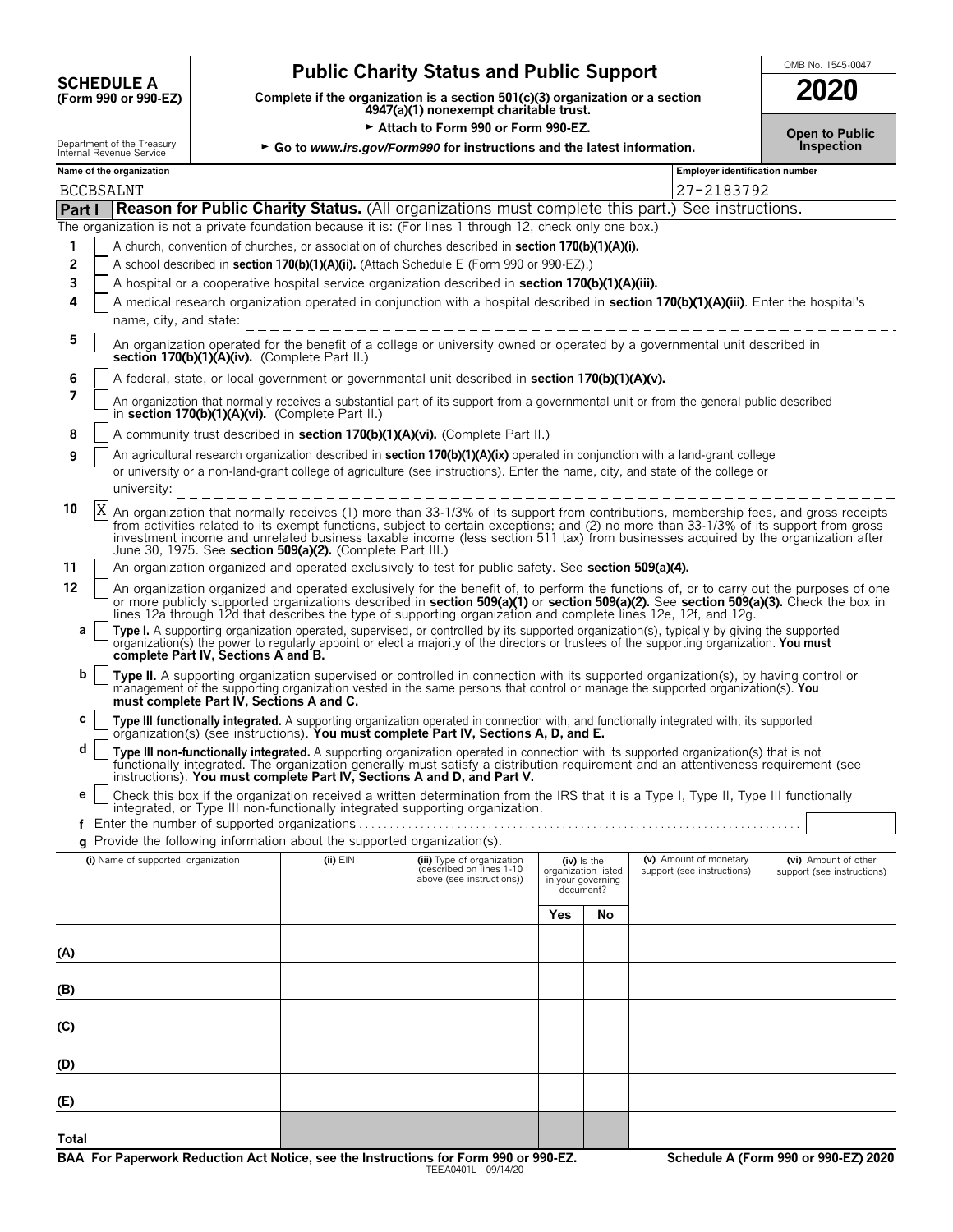|            | organization rails to quality under the tests ilsted below, please complete Part III.)<br><b>Section A. Public Support</b>                                                                                                                                                                                                                                                                                     |          |            |            |            |                                      |           |
|------------|----------------------------------------------------------------------------------------------------------------------------------------------------------------------------------------------------------------------------------------------------------------------------------------------------------------------------------------------------------------------------------------------------------------|----------|------------|------------|------------|--------------------------------------|-----------|
|            |                                                                                                                                                                                                                                                                                                                                                                                                                |          |            |            |            |                                      |           |
|            | Calendar year (or fiscal year<br>beginning in) $\rightarrow$                                                                                                                                                                                                                                                                                                                                                   | (a) 2016 | (b) $2017$ | $(c)$ 2018 | $(d)$ 2019 | (e) 2020                             | (f) Total |
| 1.         | Gifts, grants, contributions, and<br>membership fees received. (Do not<br>include any 'unusual grants.'). $\dots$ .                                                                                                                                                                                                                                                                                            |          |            |            |            |                                      |           |
|            | 2 Tax revenues levied for the<br>organization's benefit and<br>either paid to or expended<br>on its behalf                                                                                                                                                                                                                                                                                                     |          |            |            |            |                                      |           |
| 3          | The value of services or<br>facilities furnished by a<br>governmental unit to the<br>organization without charge                                                                                                                                                                                                                                                                                               |          |            |            |            |                                      |           |
|            | 4 Total. Add lines 1 through 3                                                                                                                                                                                                                                                                                                                                                                                 |          |            |            |            |                                      |           |
| 5.         | The portion of total<br>contributions by each person<br>(other than a governmental<br>unit or publicly supported<br>organization) included on line 1<br>that exceeds 2% of the amount<br>shown on line 11, column (f)                                                                                                                                                                                          |          |            |            |            |                                      |           |
| 6          | <b>Public support.</b> Subtract line 5                                                                                                                                                                                                                                                                                                                                                                         |          |            |            |            |                                      |           |
|            | <b>Section B. Total Support</b>                                                                                                                                                                                                                                                                                                                                                                                |          |            |            |            |                                      |           |
|            | Calendar year (or fiscal year<br>beginning in) $\rightarrow$                                                                                                                                                                                                                                                                                                                                                   | (a) 2016 | (b) 2017   | $(c)$ 2018 | $(d)$ 2019 | (e) 2020                             | (f) Total |
|            | 7 Amounts from line 4                                                                                                                                                                                                                                                                                                                                                                                          |          |            |            |            |                                      |           |
| 8          | Gross income from interest.<br>dividends, payments received<br>on securities loans, rents,<br>royalties, and income from<br>similar sources                                                                                                                                                                                                                                                                    |          |            |            |            |                                      |           |
| 9          | Net income from unrelated<br>business activities, whether or<br>not the business is regularly<br>carried on                                                                                                                                                                                                                                                                                                    |          |            |            |            |                                      |           |
| 10         | Other income. Do not include<br>gain or loss from the sale of<br>capital assets (Explain in                                                                                                                                                                                                                                                                                                                    |          |            |            |            |                                      |           |
|            | 11 Total support. Add lines 7<br>through $10, \ldots, \ldots, \ldots, \ldots$                                                                                                                                                                                                                                                                                                                                  |          |            |            |            |                                      |           |
|            |                                                                                                                                                                                                                                                                                                                                                                                                                |          |            |            |            | 12                                   |           |
|            | 13 First 5 years. If the Form 990 is for the organization's first, second, third, fourth, or fifth tax year as a section 501(c)(3)                                                                                                                                                                                                                                                                             |          |            |            |            |                                      |           |
|            | <b>Section C. Computation of Public Support Percentage</b>                                                                                                                                                                                                                                                                                                                                                     |          |            |            |            |                                      |           |
|            |                                                                                                                                                                                                                                                                                                                                                                                                                |          |            |            |            | 14                                   | %         |
|            |                                                                                                                                                                                                                                                                                                                                                                                                                |          |            |            |            | 15                                   | $\%$      |
|            | 16a 33-1/3% support test-2020. If the organization did not check the box on line 13, and line 14 is 33-1/3% or more, check this box                                                                                                                                                                                                                                                                            |          |            |            |            |                                      |           |
|            | <b>b 33-1/3% support test-2019.</b> If the organization did not check a box on line 13 or 16a, and line 15 is 33-1/3% or more, check this box                                                                                                                                                                                                                                                                  |          |            |            |            |                                      |           |
|            | 17a 10%-facts-and-circumstances test-2020. If the organization did not check a box on line 13, 16a, or 16b, and line 14 is 10%<br>or more, and if the organization meets the facts-and-circumstances test, check this box and stop here. Explain in Part VI how<br>the organization meets the facts-and-circumstances test. The organization qualifies as a publicly supported organization                    |          |            |            |            |                                      |           |
|            | <b>b 10%-facts-and-circumstances test-2019.</b> If the organization did not check a box on line 13, 16a, 16b, or 17a, and line 15 is 10%<br>or more, and if the organization meets the facts-and-circumstances test, check this box and <b>stop here.</b> Explain in Part VI how the<br>organization meets the 'facts-and-circumstances' test. The organization qualifies as a publicly supported organization |          |            |            |            |                                      |           |
|            | 18 Private foundation. If the organization did not check a box on line 13, 16a, 16b, 17a, or 17b, check this box and see instructions                                                                                                                                                                                                                                                                          |          |            |            |            |                                      |           |
| <b>BAA</b> |                                                                                                                                                                                                                                                                                                                                                                                                                |          |            |            |            | Schedule A (Form 990 or 990-EZ) 2020 |           |

BCCBSALNT 27-2183792

**Part II Support Schedule for Organizations Described in Sections 170(b)(1)(A)(iv) and 170(b)(1)(A)(vi)**

(Complete only if you checked the box on line 5, 7, or 8 of Part I or if the organization failed to qualify under Part III. If the organization fails to qualify under the tests listed below, please complete Part III.)

Schedule A (Form 990 or 990-EZ) 2020 BCCBSALNT **27-2183792** Page 2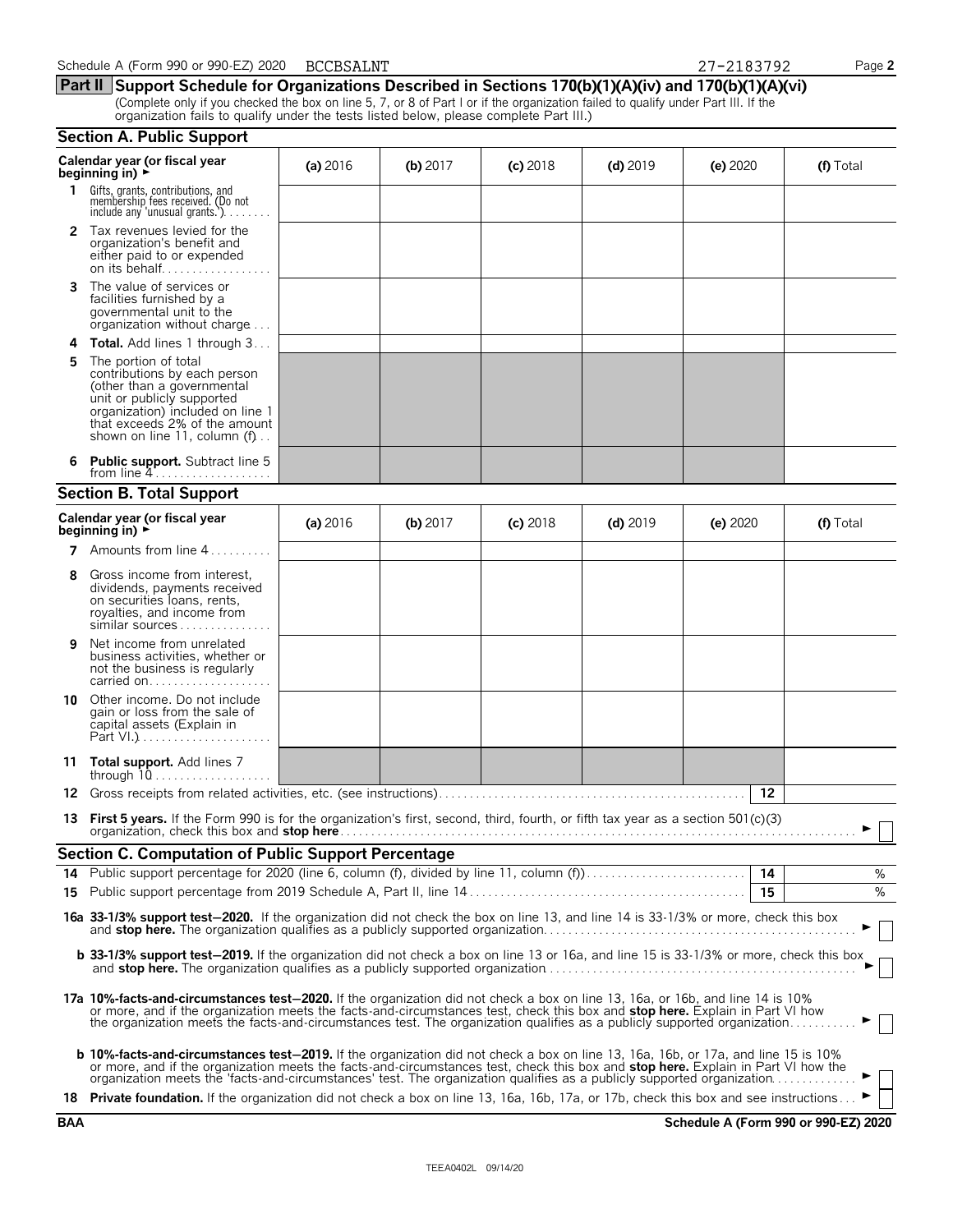#### **Part III Support Schedule for Organizations Described in Section 509(a)(2)**

(Complete only if you checked the box on line 10 of Part I or if the organization failed to qualify under Part II. If the organization fails to qualify under the tests listed below, please complete Part II.)

|            | <b>Section A. Public Support</b>                                                                                                                                                                                                                                                     |              |                    |              |              |               |                                      |
|------------|--------------------------------------------------------------------------------------------------------------------------------------------------------------------------------------------------------------------------------------------------------------------------------------|--------------|--------------------|--------------|--------------|---------------|--------------------------------------|
|            | Calendar year (or fiscal year beginning in) ►                                                                                                                                                                                                                                        | (a) 2016     | (b) $2017$         | $(c)$ 2018   | $(d)$ 2019   | (e) 2020      | (f) Total                            |
|            | 1 Gifts, grants, contributions.<br>and membership fees<br>received. (Do not include<br>any 'unusual grants.')                                                                                                                                                                        |              |                    |              |              |               |                                      |
|            | 2 Gross receipts from admissions,<br>merchandise sold or services<br>performed, or facilities                                                                                                                                                                                        |              |                    |              |              |               | 0.                                   |
|            | furnished in any activity that is<br>related to the organization's<br>tax-exempt purpose                                                                                                                                                                                             |              |                    |              |              |               | $0$ .                                |
| 3.         | Gross receipts from activities<br>that are not an unrelated trade<br>or business under section 513.                                                                                                                                                                                  |              |                    |              |              |               | $0_{.}$                              |
| 4          | Tax revenues levied for the<br>organization's benefit and<br>either paid to or expended on<br>its behalf                                                                                                                                                                             |              |                    |              |              |               |                                      |
| 5.         | The value of services or<br>facilities furnished by a<br>governmental unit to the<br>organization without charge                                                                                                                                                                     |              |                    |              |              |               | 0.<br>$0$ .                          |
|            | <b>6 Total.</b> Add lines 1 through 5                                                                                                                                                                                                                                                | 0            | 0                  | 0            | 0            | 0             | $0$ .                                |
|            | <b>7a</b> Amounts included on lines 1.<br>2, and 3 received from<br>disqualified persons                                                                                                                                                                                             | 0            | 0                  | 0            | $\mathbf 0$  | 0             | 0.                                   |
|            | <b>b</b> Amounts included on lines 2<br>and 3 received from other than<br>disqualified persons that<br>exceed the greater of \$5,000 or<br>1% of the amount on line 13                                                                                                               |              |                    |              |              |               |                                      |
|            |                                                                                                                                                                                                                                                                                      | 0.           | 0                  | $\mathbf{0}$ | 0            | $\mathbf{0}$  | $0$ .                                |
| 8          | c Add lines 7a and 7b                                                                                                                                                                                                                                                                | $0$ .        | $\mathbf 0$        | $\mathbf{0}$ | $\Omega$     | $\Omega$      | 0.                                   |
|            | Public support. (Subtract line<br>7c from line 6.).                                                                                                                                                                                                                                  |              |                    |              |              |               | 0.                                   |
|            | <b>Section B. Total Support</b>                                                                                                                                                                                                                                                      |              |                    |              |              |               |                                      |
|            | Calendar year (or fiscal year beginning in) ►                                                                                                                                                                                                                                        | (a) 2016     | $(b)$ 2017         | $(c)$ 2018   | $(d)$ 2019   | (e) 2020      | (f) Total                            |
|            | 9 Amounts from line 6                                                                                                                                                                                                                                                                | 0.           | $\mathbf 0$ .      | $0$ .        | 0.           | $\mathbf 0$ . | 0.                                   |
|            | <b>10a</b> Gross income from interest, dividends,<br>payments received on securities loans,<br>rents, royalties, and income from                                                                                                                                                     |              |                    |              |              |               | 0.                                   |
|            | <b>b</b> Unrelated business taxable<br>income (less section 511<br>taxes) from businesses<br>acquired after June 30, 1975                                                                                                                                                            |              |                    |              |              |               | 0.                                   |
|            | c Add lines 10a and $10b$                                                                                                                                                                                                                                                            | 0.           | $\mathbf 0$ .      | $\mathbf 0$  | $\mathbf 0$  | $\mathbf 0$   | 0.                                   |
|            | 11 Net income from unrelated business<br>activities not included in line 10b,<br>whether or not the business is<br>regularly carried on $\dots\dots\dots\dots\dots$                                                                                                                  |              |                    |              |              |               | 0.                                   |
|            | 12 Other income. Do not include<br>gain or loss from the sale of<br>capital assets (Explain in                                                                                                                                                                                       |              |                    |              |              |               | 0.                                   |
|            | 13 Total support. (Add lines 9,                                                                                                                                                                                                                                                      |              |                    |              |              |               |                                      |
|            | 10c, 11, and $12.$ )<br>14 First 5 years. If the Form 990 is for the organization's first, second, third, fourth, or fifth tax year as a section 501(c)(3)                                                                                                                           | $\mathbf{0}$ | $\mathbf 0$ .      | $\mathbf{0}$ | $\mathbf{0}$ | 0.            | 0.                                   |
|            | Section C. Computation of Public Support Percentage                                                                                                                                                                                                                                  |              |                    |              |              |               |                                      |
|            | 15 Public support percentage for 2020 (line 8, column (f), divided by line 13, column (f)                                                                                                                                                                                            |              |                    |              |              | 15            | $0.00$ $\frac{8}{3}$                 |
|            |                                                                                                                                                                                                                                                                                      |              |                    |              |              | 16            | 100.00 %                             |
|            | Section D. Computation of Investment Income Percentage                                                                                                                                                                                                                               |              |                    |              |              |               |                                      |
| 17         | Investment income percentage for 2020 (line 10c, column (f), divided by line 13, column (f))                                                                                                                                                                                         |              |                    |              |              | 17            | $0.00$ $\frac{8}{3}$                 |
| 18         |                                                                                                                                                                                                                                                                                      |              |                    |              |              | 18            | $0.00 \frac{8}{3}$                   |
|            | 19a 33-1/3% support tests-2020. If the organization did not check the box on line 14, and line 15 is more than 33-1/3%, and line 17<br>is not more than 33-1/3%, check this box and stop here. The organization qualifies as a publicly supported organization                       |              |                    |              |              |               |                                      |
|            | <b>b 33-1/3% support tests-2019.</b> If the organization did not check a box on line 14 or line 19a, and line 16 is more than 33-1/3%, and<br>line 18 is not more than 33-1/3%, check this box and <b>stop here.</b> The organization qualifies as a publicly supported organization |              |                    |              |              |               | X                                    |
|            | 20 Private foundation. If the organization did not check a box on line 14, 19a, or 19b, check this box and see instructions                                                                                                                                                          |              |                    |              |              |               |                                      |
| <b>BAA</b> |                                                                                                                                                                                                                                                                                      |              | TEEA0403L 09/14/20 |              |              |               | Schedule A (Form 990 or 990-EZ) 2020 |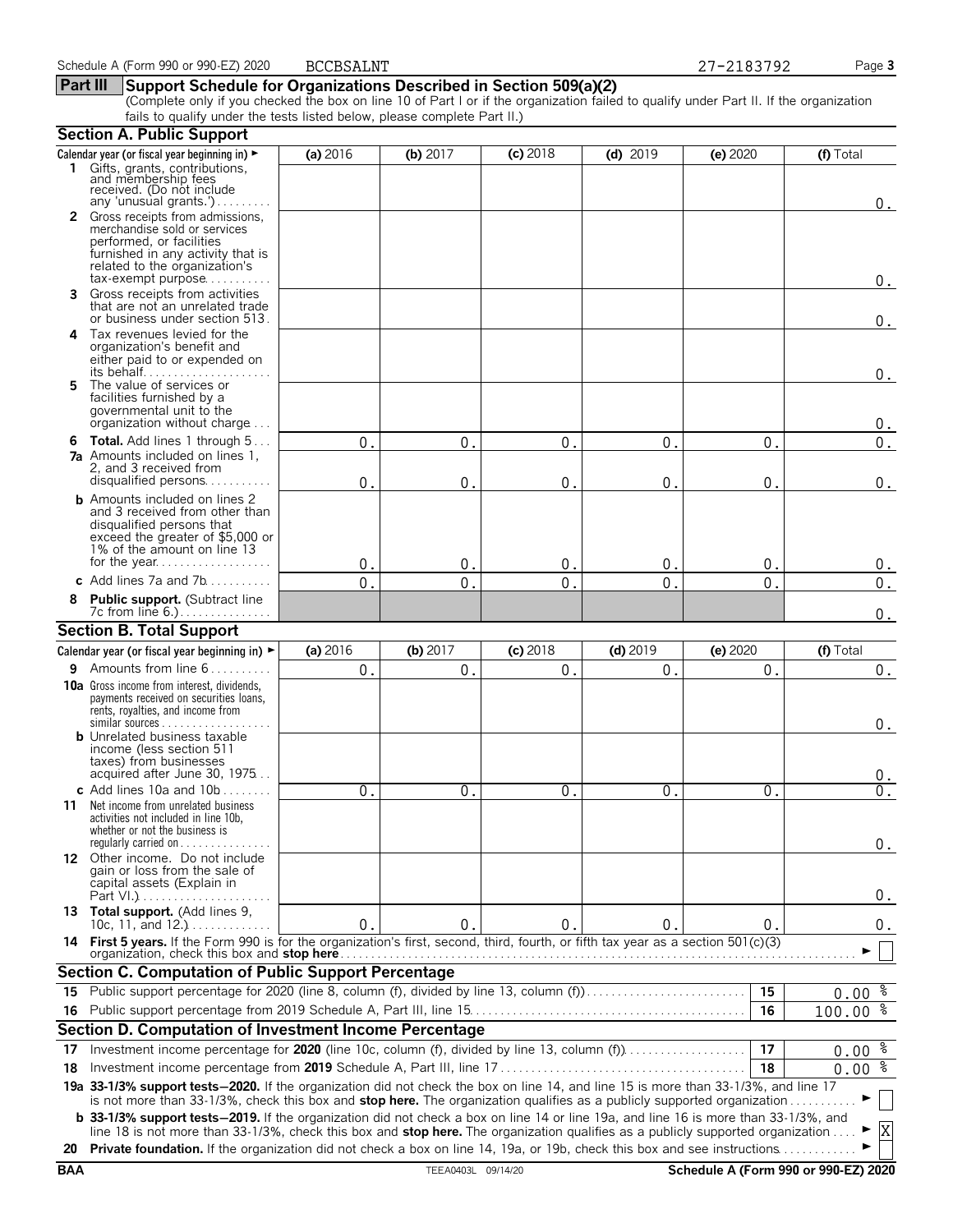#### **Part IV Supporting Organizations**

(Complete only if you checked a box in line 12 on Part I. If you checked box 12a, Part I, complete Sections A and B. If you checked box 12b, Part I, complete Sections A and C. If you checked box 12c, Part I, complete Sections A, D, and E. If you checked box 12d, Part I, complete Sections A and D, and complete Part V.)

### **Section A. All Supporting Organizations**

**Yes No 1** Are all of the organization's supported organizations listed by name in the organization's governing documents? *If 'No,' describe in Part VI how the supported organizations are designated. If designated by class or purpose, describe the designation. If historic and continuing relationship, explain.* **1 2** Did the organization have any supported organization that does not have an IRS determination of status under section 509(a)(1) or (2)? *If 'Yes,' explain in Part VI how the organization determined that the supported organization was described in section 509(a)(1) or (2)*. **2 3a** Did the organization have a supported organization described in section 501(c)(4), (5), or (6)? *If 'Yes,' answer lines 3b and 3c below.* **3a b** Did the organization confirm that each supported organization qualified under section 501(c)(4), (5), or (6) and satisfied the public support tests under section 509(a)(2)? *If 'Yes,' describe in Part VI when and how the organization made the determination*. **3b c** Did the organization ensure that all support to such organizations was used exclusively for section 170(c)(2)(B) purposes? *If 'Yes,' explain in Part VI what controls the organization put in place to ensure such use.* **3c 4a** Was any supported organization not organized in the United States ('foreign supported organization')? *If 'Yes' and if you checked box 12a or 12b in Part I, answer lines 4b and 4c below.* **4a b** Did the organization have ultimate control and discretion in deciding whether to make grants to the foreign supported organization? *If 'Yes,' describe in Part VI how the organization had such control and discretion despite being controlled or supervised by or in connection with its supported organizations*. **4b c** Did the organization support any foreign supported organization that does not have an IRS determination under sections 501(c)(3) and 509(a)(1) or (2)? *If 'Yes,' explain in Part VI what controls the organization used to ensure that all support to the foreign supported organization was used exclusively for section 170(c)(2)(B) purposes.* **4c 5a** Did the organization add, substitute, or remove any supported organizations during the tax year? *If 'Yes,' answer lines 5b and 5c below (if applicable). Also, provide detail in Part VI, including (i) the names and EIN numbers of the supported organizations added, substituted, or removed; (ii) the reasons for each such action; (iii) the authority under the organization's organizing document authorizing such action; and (iv) how the action was accomplished (such as by amendment to the organizing document)*. **5a b Type I or Type II only.** Was any added or substituted supported organization part of a class already designated in the organization's organizing document? **5b c Substitutions only.** Was the substitution the result of an event beyond the organization's control? **5c 6** Did the organization provide support (whether in the form of grants or the provision of services or facilities) to anyone other than (i) its supported organizations, (ii) individuals that are part of the charitable class benefited by one or more of its supported organizations, or (iii) other supporting organizations that also support or benefit one or more of the filing organization's supported organizations? *If 'Yes,' provide detail in Part VI.* **6 7** Did the organization provide a grant, loan, compensation, or other similar payment to a substantial contributor (as defined in section 4958(c)(3)(C)), a family member of a substantial contributor, or a 35% controlled entity with regard to a substantial contributor? *If 'Yes,' complete Part I of Schedule L (Form 990 or 990-EZ)*. **7 8** Did the organization make a loan to a disqualified person (as defined in section 4958) not described in line 7? *If 'Yes,' complete Part I of Schedule L (Form 990 or 990-EZ).* **8 9a** Was the organization controlled directly or indirectly at any time during the tax year by one or more disqualified persons, as defined in section 4946 (other than foundation managers and organizations described in section 509(a)(1) or (2))? *If 'Yes,' provide detail in Part VI.* **9a** b Did one or more disqualified persons (as defined in line 9a) hold a controlling interest in any entity in which the<br>supporting organization had an interest? If 'Yes,' provide detail in Part VI. **c** Did a disqualified person (as defined in line 9a) have an ownership interest in, or derive any personal benefit from, assets in which the supporting organization also had an interest? *If 'Yes,' provide detail in Part VI.* **9c 10a** Was the organization subject to the excess business holdings rules of section 4943 because of section 4943(f) (regarding certain Type II supporting organizations, and all Type III non-functionally integrated supporting organizations)? *If 'Yes,' answer line 10b below.* **10a b** Did the organization have any excess business holdings in the tax year? *(Use Schedule C, Form 4720, to determine* whether the organization had excess business holdings.). **10b 10b 10b 10b 10b 10b 10b 10b 10b 10b 10b 10b 10b 10b 10b 10b 10b 10b 10b 10b 10b 10b 10b 10b 10b 10b 10b 10** 

BCCBSALNT 27-2183792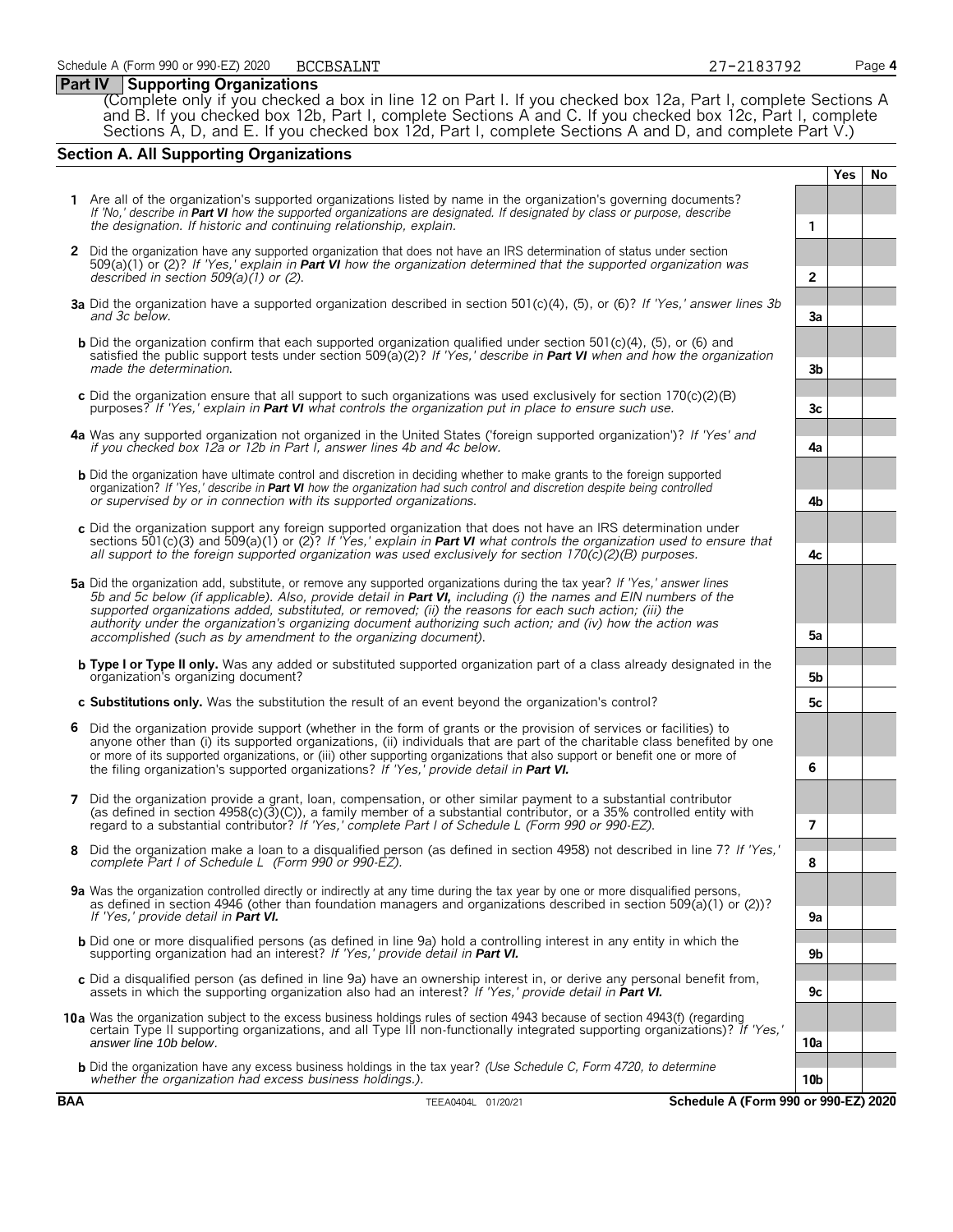|                                                                                                                                                                                |     | Yes | No |  |  |
|--------------------------------------------------------------------------------------------------------------------------------------------------------------------------------|-----|-----|----|--|--|
| Has the organization accepted a gift or contribution from any of the following persons?<br>11                                                                                  |     |     |    |  |  |
| a A person who directly or indirectly controls, either alone or together with persons described in lines 11b and 11c below,<br>the governing body of a supported organization? | 11a |     |    |  |  |
| <b>b</b> A family member of a person described in line 11a above?                                                                                                              | 11b |     |    |  |  |
| C A 35% controlled entity of a person described in line 11a or 11b above? If 'Yes' to line 11a, 11b, or 11c, provide detail in Part VI.                                        | 11c |     |    |  |  |
| <b>Section B. Type I Supporting Organizations</b>                                                                                                                              |     |     |    |  |  |

- **1** Did the governing body, members of the governing body, officers acting in their official capacity, or membership of one or more supported organizations have the power to regularly appoint or elect at least a majority of the organization's officers, directors, or trustees at all times during the tax year? *If 'No,' describe in Part VI how the supported organization(s) effectively operated, supervised, or controlled the organization's activities. If the organization had more than one supported organization, describe how the powers to appoint and/or remove officers, directors, or trustees were allocated among the supported organizations and what conditions or restrictions, if any, applied to such powers* **1** *during the tax* year.
- **2** Did the organization operate for the benefit of any supported organization other than the supported organization(s) that operated, supervised, or controlled the supporting organization? *If 'Yes,' explain in Part VI how providing such benefit carried out the purposes of the supported organization(s) that operated, supervised, or controlled the supporting organization.* **2**

### **Section C. Type II Supporting Organizations**

**Yes No 1** Were a majority of the organization's directors or trustees during the tax year also a majority of the directors or trustees of each of the organization's supported organization(s)? *If 'No,' describe in Part VI how control or management of the supporting organization was vested in the same persons that controlled or managed the supported organization(s).* **1**

#### **Section D. All Type III Supporting Organizations**

|                                                                                                                                                                                                                                                                                                                                                                                |  | ′e< |  |  |
|--------------------------------------------------------------------------------------------------------------------------------------------------------------------------------------------------------------------------------------------------------------------------------------------------------------------------------------------------------------------------------|--|-----|--|--|
| 1 Did the organization provide to each of its supported organizations, by the last day of the fifth month of the<br>organization's tax year, (i) a written notice describing the type and amount of support provided during the prior tax<br>year, (ii) a copy of the Form 990 that was most recently filed as of the date of notification, and (iii) copies of the            |  |     |  |  |
| organization's governing documents in effect on the date of notification, to the extent not previously provided?                                                                                                                                                                                                                                                               |  |     |  |  |
| 2 Were any of the organization's officers, directors, or trustees either (i) appointed or elected by the supported                                                                                                                                                                                                                                                             |  |     |  |  |
| organization(s) or (ii) serving on the governing body of a supported organization? If No, explain in <b>Part VI</b> how<br>the organization maintained a close and continuous working relationship with the supported organization(s).                                                                                                                                         |  |     |  |  |
| 3 By reason of the relationship described in line 2, above, did the organization's supported organizations have a significant<br>voice in the organization's investment policies and in directing the use of the organization's income or assets at<br>all times during the tax year? If 'Yes,' describe in Part VI the role the organization's supported organizations played |  |     |  |  |
| in this regard.                                                                                                                                                                                                                                                                                                                                                                |  |     |  |  |

#### **Section E. Type III Functionally Integrated Supporting Organizations**

- **1** Check the box next to the method that the organization used to satisfy the Integral Part Test during the year (see instructions).
- **a** The organization satisfied the Activities Test. *Complete line 2 below.*
- **b** The organization is the parent of each of its supported organizations. *Complete line* 3 *below.*
- **c** The organization supported a governmental entity. *Describe in Part VI how you supported a governmental entity (see instructions).*

#### **2** Activities Test. *Answer lines 2a and 2b below.* **Yes No**

- **a** Did substantially all of the organization's activities during the tax year directly further the exempt purposes of the supported organization(s) to which the organization was responsive? *If 'Yes,' then in Part VI identify those supported organizations and explain how these activities directly furthered their exempt purposes, how the organization was responsive to those supported organizations, and how the organization determined that these activities constituted substantially all of its activities.* **2a**
- **b** Did the activities described in line 2a, above, constitute activities that, but for the organization's involvement, one or more of the organization's supported organization(s) would have been engaged in? *If 'Yes,' explain in Part VI the reasons for the organization's position that its supported organization(s) would have engaged in these activities but for the organization's involvement.* **2b**
- **3** Parent of Supported Organizations. *Answer lines 3a and 3b below.*
- **a** Did the organization have the power to regularly appoint or elect a majority of the officers, directors, or trustees of each of the supported organizations? *If 'Yes' or 'No,' provide details in Part VI.* **3a**
- **b** Did the organization exercise a substantial degree of direction over the policies, programs, and activities of each of its supported organizations? *If 'Yes,' describe in Part VI the role played by the organization in this regard.* **3b**

**Yes No**

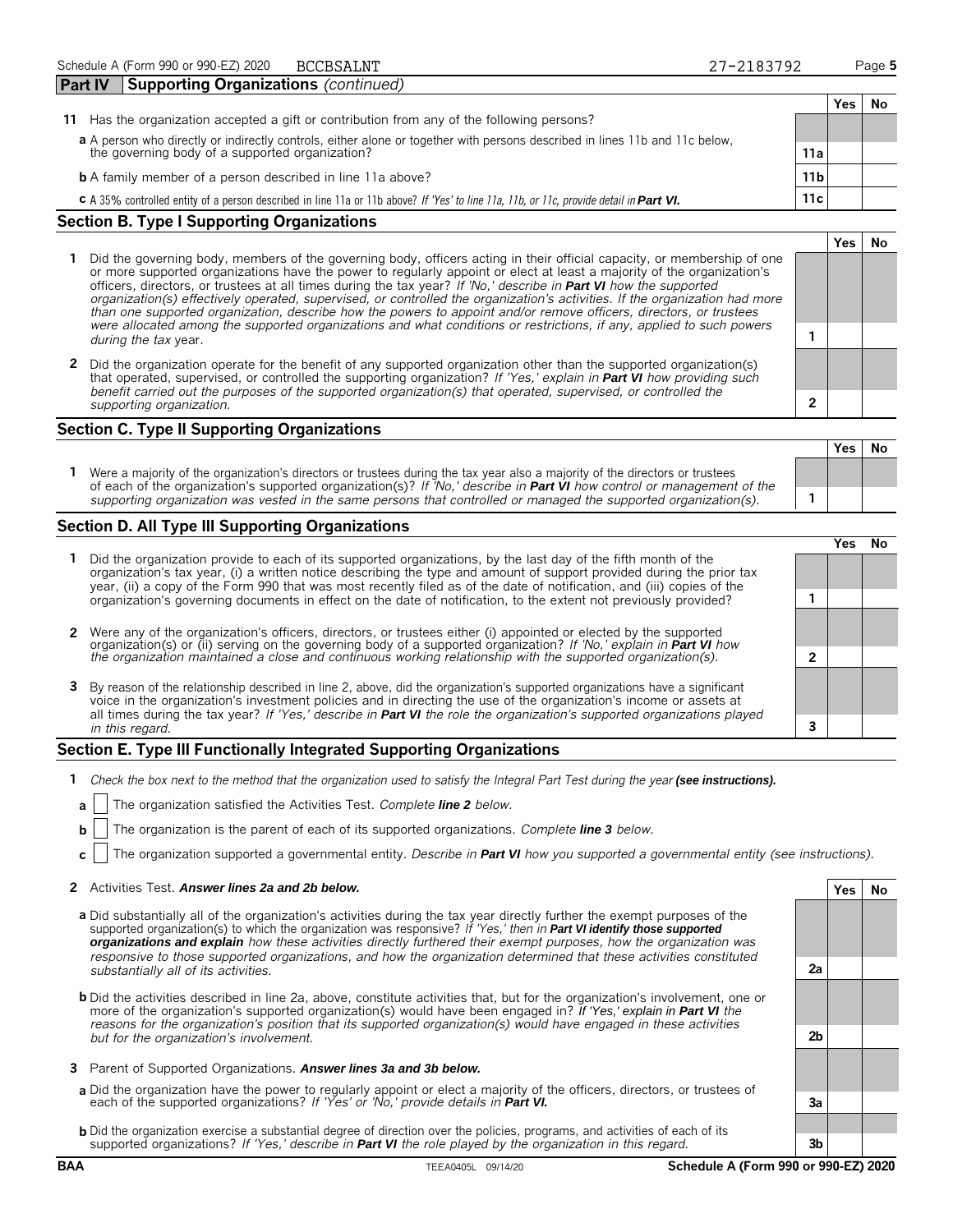**Part V Type III Non-Functionally Integrated 509(a)(3) Supporting Organizations**

# Check here if the organization satisfied the Integral Part Test as a qualifying trust on Nov. 20, 1970 (explain in Part VI). See instructions. All other Type III non-functionally integrated supporting organizations must co **Section A – Adjusted Net Income** (A) Prior Year (B) Current Year (B) Current Year (B) Current Year (Optional) **1** Net short-term capital gain **2** Recoveries of prior-year distributions **2 3** Other gross income (see instructions) **3 4** Add lines 1 through 3. **4 5** Depreciation and depletion **5 6** Portion of operating expenses paid or incurred for production or collection of gross income or for management, conservation, or maintenance of property held for production of income (see instructions) **6 7** Other expenses (see instructions) **7 8 Adjusted Net Income** (subtract lines 5, 6, and 7 from line 4) **8 Section B – Minimum Asset Amount Section B – Minimum Asset Amount** (B) Current Year (B) Current Year (B) Current Year **1** Aggregate fair market value of all non-exempt-use assets (see instructions for short tax year or assets held for part of year): **a** Average monthly value of securities **1a b** Average monthly cash balances **1b** Average monthly cash balances **c** Fair market value of other non-exempt-use assets **1c d Total** (add lines 1a, 1b, and 1c) **1d e Discount** claimed for blockage or other factors *(explain in detail in Part VI)*: **2** Acquisition indebtedness applicable to non-exempt-use assets **2 3** Subtract line 2 from line 1d. **3 4** Cash deemed held for exempt use. Enter 0.015 of line 3 (for greater amount, see instructions). **4 5** Net value of non-exempt-use assets (subtract line 4 from line 3) **5 6** Multiply line 5 by 0.035. **6 7** Recoveries of prior-year distributions **7 8 Minimum Asset Amount** (add line 7 to line 6) **8 Section C – Distributable Amount** Current Year **Current Year Amount** Current Year Amount **1** Adjusted net income for prior year (from Section A, line 8, column A) **1 2** Enter 0.85 of line 1. **2 3** Minimum asset amount for prior year (from Section B, line 8, column A) **3 4** Enter greater of line 2 or line 3. **4 5** Income tax imposed in prior year **5 6 Distributable Amount.** Subtract line 5 from line 4, unless subject to emergency

temporary reduction (see instructions). **6 7** Check here if the current year is the organization's first as a non-functionally integrated Type III supporting organization (see instructions).

**BAA Schedule A (Form 990 or 990-EZ) 2020**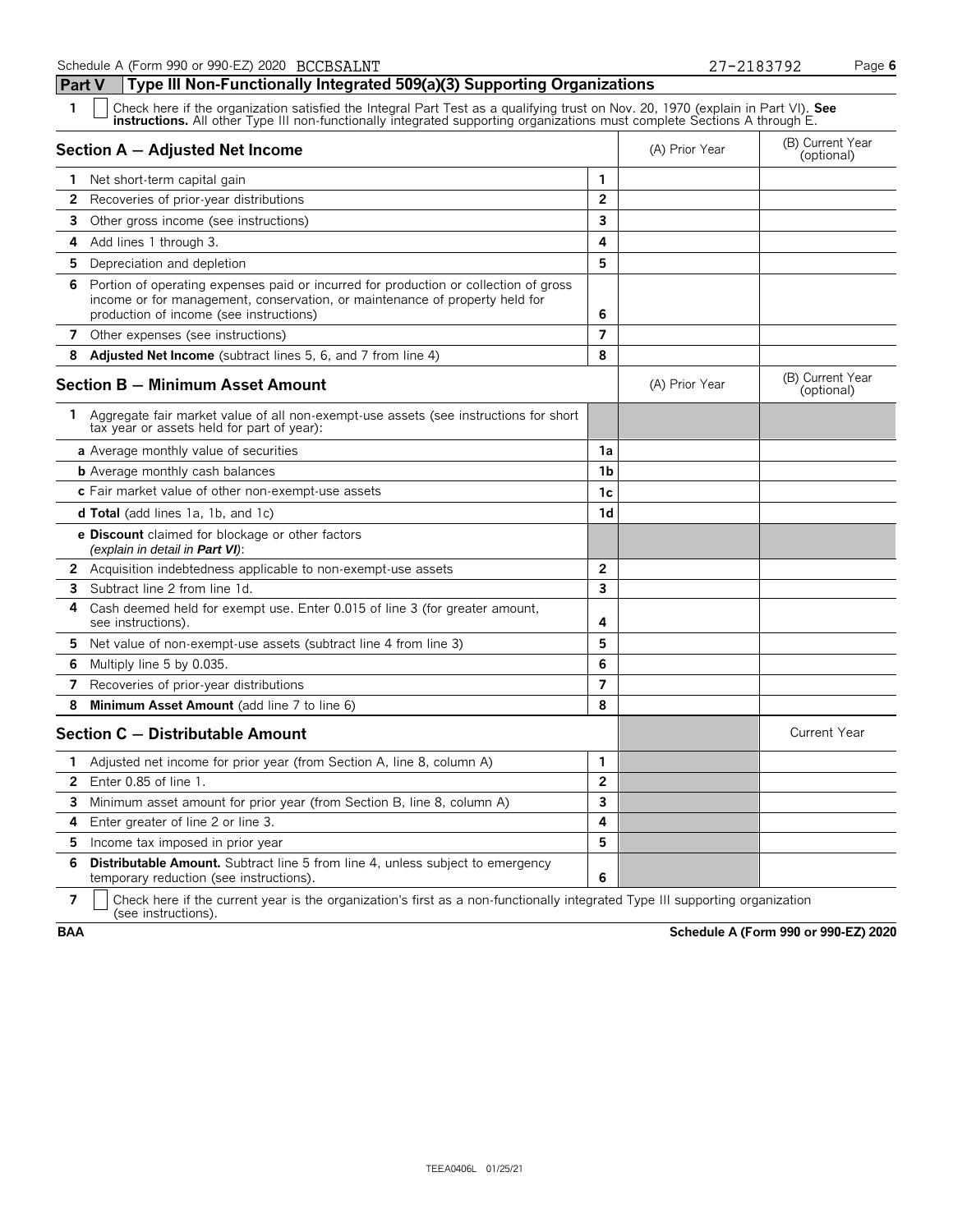|              | <b>Part V</b> Type III Non-Functionally Integrated 509(a)(3) Supporting Organizations (continued)                                                                               |                                              |                                               |                |                                                  |
|--------------|---------------------------------------------------------------------------------------------------------------------------------------------------------------------------------|----------------------------------------------|-----------------------------------------------|----------------|--------------------------------------------------|
|              | <b>Section D - Distributions</b>                                                                                                                                                |                                              |                                               |                | <b>Current Year</b>                              |
| 1            | Amounts paid to supported organizations to accomplish exempt purposes                                                                                                           |                                              |                                               | $\mathbf{1}$   |                                                  |
| $\mathbf{2}$ | Amounts paid to perform activity that directly furthers exempt purposes of supported organizations,<br>in excess of income from activity                                        |                                              |                                               | $\mathbf{2}$   |                                                  |
| 3            |                                                                                                                                                                                 |                                              |                                               | 3              |                                                  |
| 4            | Administrative expenses paid to accomplish exempt purposes of supported organizations<br>Amounts paid to acquire exempt-use assets                                              |                                              |                                               | 4              |                                                  |
| 5            | Qualified set-aside amounts (prior IRS approval required $-$ provide details in Part VI)                                                                                        |                                              |                                               | 5              |                                                  |
| 6            | Other distributions (describe in Part VI). See instructions.                                                                                                                    |                                              |                                               | 6              |                                                  |
| 7            | Total annual distributions. Add lines 1 through 6.                                                                                                                              |                                              |                                               | $\overline{7}$ |                                                  |
| 8            | Distributions to attentive supported organizations to which the organization is responsive (provide details                                                                     |                                              |                                               |                |                                                  |
|              | in Part VI). See instructions.                                                                                                                                                  |                                              |                                               | 8              |                                                  |
| 9            | Distributable amount for 2020 from Section C, line 6                                                                                                                            |                                              |                                               | 9              |                                                  |
|              | 10 Line 8 amount divided by line 9 amount                                                                                                                                       |                                              |                                               | 10             |                                                  |
|              | Section E - Distribution Allocations (see instructions)                                                                                                                         | (i)<br><b>Excess</b><br><b>Distributions</b> | (ii)<br><b>Underdistributions</b><br>Pre-2020 |                | (iii)<br><b>Distributable</b><br>Amount for 2020 |
|              | 1 Distributable amount for 2020 from Section C, line 6                                                                                                                          |                                              |                                               |                |                                                  |
|              | 2 Underdistributions, if any, for years prior to 2020 (reasonable<br>cause required - explain in Part VI). See instructions.                                                    |                                              |                                               |                |                                                  |
| 3            | Excess distributions carryover, if any, to 2020                                                                                                                                 |                                              |                                               |                |                                                  |
|              | a From 2015                                                                                                                                                                     |                                              |                                               |                |                                                  |
|              | b From 2016                                                                                                                                                                     |                                              |                                               |                |                                                  |
|              | c From 2017.                                                                                                                                                                    |                                              |                                               |                |                                                  |
|              | $d$ From 2018                                                                                                                                                                   |                                              |                                               |                |                                                  |
|              | e From 2019                                                                                                                                                                     |                                              |                                               |                |                                                  |
|              | f Total of lines 3a through 3e                                                                                                                                                  |                                              |                                               |                |                                                  |
|              | g Applied to underdistributions of prior years                                                                                                                                  |                                              |                                               |                |                                                  |
|              | h Applied to 2020 distributable amount                                                                                                                                          |                                              |                                               |                |                                                  |
|              | i Carryover from 2015 not applied (see instructions)                                                                                                                            |                                              |                                               |                |                                                  |
|              | j Remainder. Subtract lines 3g, 3h, and 3i from line 3f.                                                                                                                        |                                              |                                               |                |                                                  |
|              | 4 Distributions for 2020 from Section D.<br>\$<br>line $7:$                                                                                                                     |                                              |                                               |                |                                                  |
|              | a Applied to underdistributions of prior years                                                                                                                                  |                                              |                                               |                |                                                  |
|              | <b>b</b> Applied to 2020 distributable amount                                                                                                                                   |                                              |                                               |                |                                                  |
|              | c Remainder. Subtract lines 4a and 4b from line 4.                                                                                                                              |                                              |                                               |                |                                                  |
|              | 5 Remaining underdistributions for years prior to 2020, if any.<br>Subtract lines 3g and 4a from line 2. For result greater than<br>zero, explain in Part VI. See instructions. |                                              |                                               |                |                                                  |
|              | 6 Remaining underdistributions for 2020. Subtract lines 3h and 4b<br>from line 1. For result greater than zero, explain in Part VI. See<br>instructions.                        |                                              |                                               |                |                                                  |
|              | 7 Excess distributions carryover to 2021. Add lines 3j and 4c.                                                                                                                  |                                              |                                               |                |                                                  |
|              | 8 Breakdown of line 7:                                                                                                                                                          |                                              |                                               |                |                                                  |
|              | <b>a</b> Excess from 2016                                                                                                                                                       |                                              |                                               |                |                                                  |
|              | <b>b</b> Excess from $2017$                                                                                                                                                     |                                              |                                               |                |                                                  |
|              | <b>c</b> Excess from 2018                                                                                                                                                       |                                              |                                               |                |                                                  |
|              | <b>d</b> Excess from 2019                                                                                                                                                       |                                              |                                               |                |                                                  |
|              | <b>e</b> Excess from 2020                                                                                                                                                       |                                              |                                               |                |                                                  |

**BAA Schedule A (Form 990 or 990-EZ) 2020**